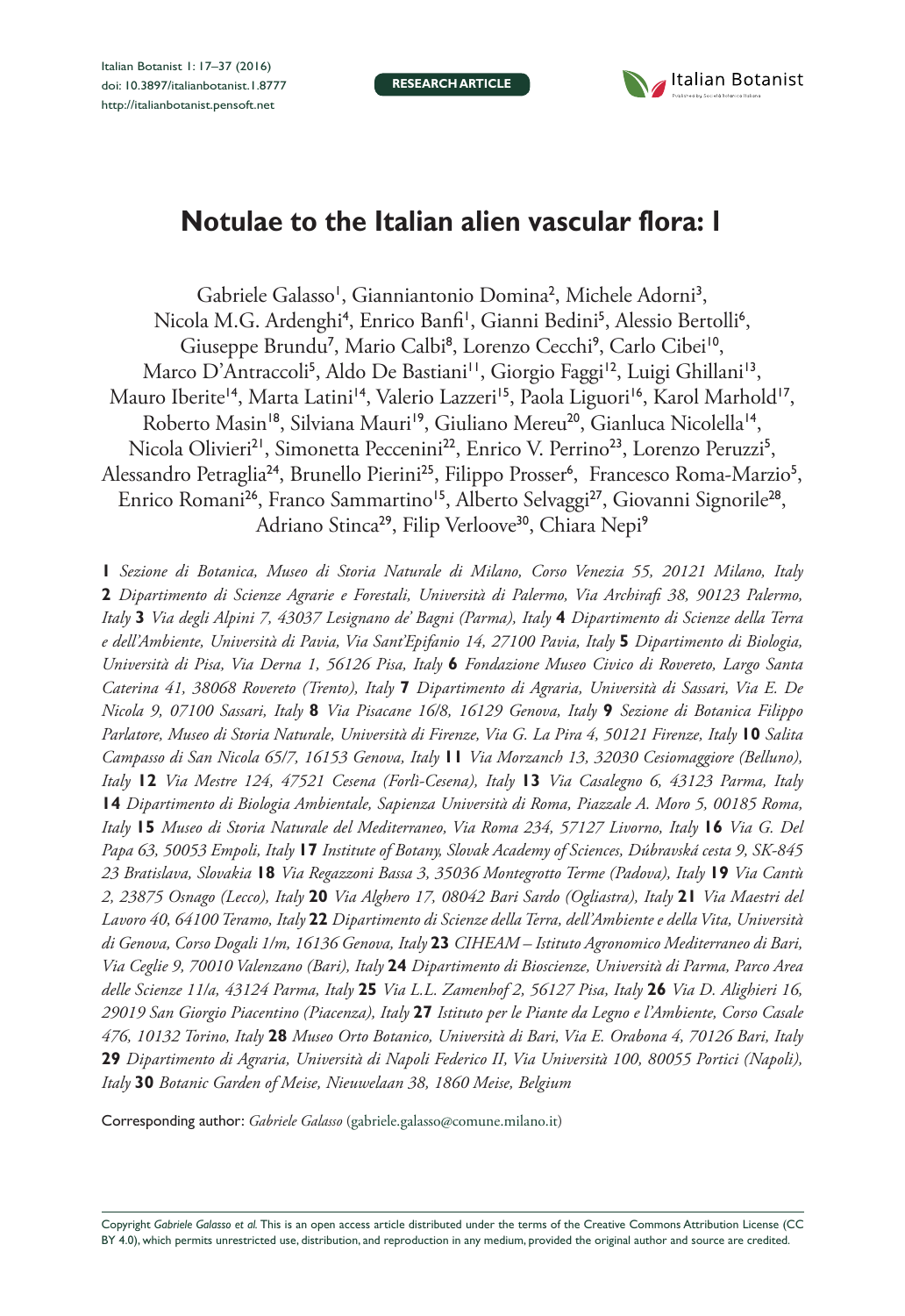Academic editor: *S. Biondi* | Received 4 April 2016 | Accepted 14 April 2016 | Published 11 May 2016

**Citation:** Galasso G, Domina G, Adorni M, Ardenghi NMG, Banfi E, Bedini G, Bertolli A, Brundu G, Calbi M, Cecchi L, Cibei C, D'Antraccoli M, De Bastiani A, Faggi G, Ghillani L, Iberite M, Latini M, Lazzeri V, Liguori P, Marhold K, Masin R, Mauri S, Mereu G, Nicolella G, Olivieri N, Peccenini S, Perrino EV, Peruzzi L, Petraglia A, Pierini B, Prosser F, Roma-Marzio F, Romani R, Sammartino F, Selvaggi A, Signorile G, Stinca A, Verloove F, Nepi C (2016) Notulae to the Italian alien vascular flora: 1. Italian Botanist 1: 17–37. [doi: 10.3897/italianbotanist.1.8777](http://dx.doi.org/10.3897/italianbotanist.1.8777)

#### **Abstract**

In this contribution, new data concerning the Italian distribution of alien vascular flora are presented. It includes new records, exclusions, and confirmations for Italy or for Italian administrative regions for taxa in the genera *Agave*, *Arctotheca*, *Berberis*, *Bidens*, *Cardamine*, *Catalpa*, *Cordyline*, *Cotoneaster*, *Dichondra*, *Elaeagnus*, *Eragrostis*, *Impatiens*, *Iris*, *Koelreuteria*, *Lamiastrum*, *Lantana*, *Ligustrum*, *Limnophila*, *Lonicera*, *Lycianthes*, *Maclura*, *Mazus*, *Paspalum*, *Pelargonium*, *Phyllanthus*, *Pyracantha*, *Ruellia*, *Sorghum*, *Symphyotrichum*, *Triticum*, *Tulbaghia* and *Youngia*.

#### **Keywords**

Floristic data, Italy

## **How to contribute**

The text for the new records should be submitted electronically to Chiara Nepi [\(chiara.](mailto:chiara.nepi@unifi.it) [nepi@unifi.it](mailto:chiara.nepi@unifi.it)). The corresponding specimen has to be sent to FI Herbarium: Sezione di Botanica Filippo Parlatore del Museo di Storia Naturale, Via G. La Pira 4, 50121 Firenze (Italy). Those texts concerning nomenclatural novelties (typifications only for accepted names), exclusions, and confirmations should be submitted electronically to: Gabriele Galasso ([gabriele.galasso@comune.milano.it](mailto:gabriele.galasso@comune.milano.it)). Each text should be within 2,000 characters (spaces included).

#### **Floristic records**

## *Agave fourcroydes* Lem. (Asparagaceae)

+ (NAT) **SIC**: Favignana (Trapani), Arcipelago delle Egadi, Isola di Marettimo, tratto iniziale del sentiero tra il paese e il castello di Capo Troia (WGS84: 37.974208°N; 12.066014°E), gariga e macchia rada, 64 m, 20 March 2015, *L. Cecchi, F. Selvi, I. Bettarini, G. Certini & F. Furini* (FI). – Naturalized alien species new for the flora of Sicilia.

A small population (a few dozen adult individuals on an area of about 1 ha) settled in clearings of the garrigue, approx. 100 m from the village and next to a similar naturalized settlement of *Agave americana* L. Both remains of mature infructescences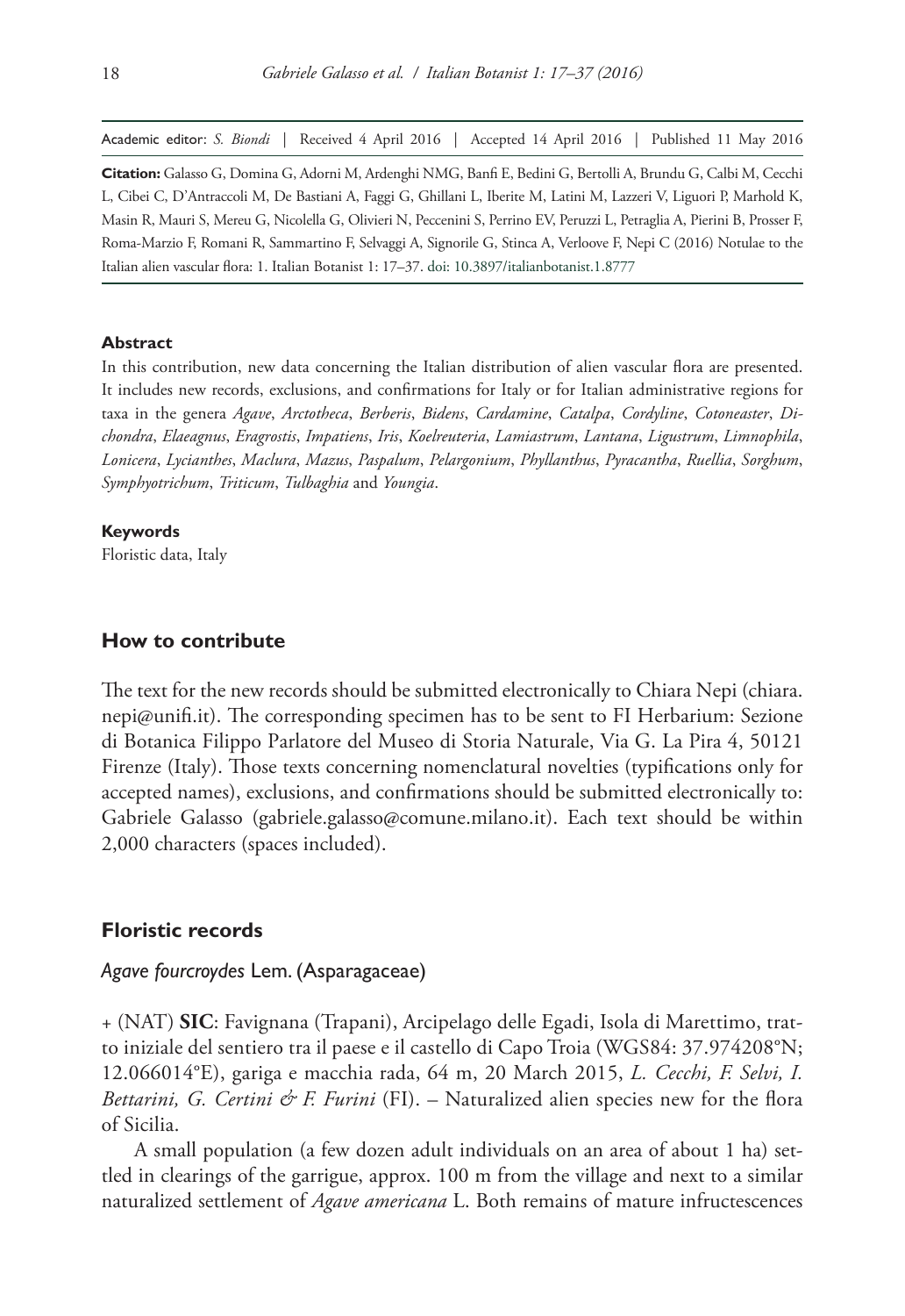and many vegetative propagules were observed all around the main population nucleus and along a nearby path, suggesting that the species is actively spreading.

L. Cecchi

## *Arctotheca calendula* (L.) Levyns (Asteraceae)

– **CAM**. – Alien species to be excluded from the flora of Campania.

Brundu et al. (2015) reported *Arctotheca calendula* for Campania, without indicating the literature source. This record is the result of an erroneous interpretation of Wilson's (1998) paper, which refers this alien plant to the Campania township in SE Tasmania. Therefore, this species is to be excluded from Campania, the administrative region of Italy.

A. Stinca & G. Brundu

## *Berberis aquifolium* Pursh (Berberidaceae)

≡ *Mahonia aquifolium* (Pursh) Nutt.

+ (CAS) **PUG**: Foggia (Foggia), Villa Comunale (UTM WGS84: 33T 546.4590), siepi e aiuole, ca. 64 m, 19 August 2015, *N. Olivieri* (FI). – Casual alien species new for the flora of Puglia.

The species is present with some young individuals in the context of hedges and flower beds in some shady areas of gardens on a calcareous alluvial vertisol. The collected specimens originated from seeds produced by some individuals cultivated for ornament in the Villa Comunale. The nomenclature is according to Adhikari et al. (2015).

N. Olivieri

#### *Bidens subalternans* DC. (Asteraceae)

+ (CAS) **LAZ**: Genzano di Roma (Roma), loc. Ponte Tre Armi (UTM WGS84: 33T 310879.4616501), incolti e margini stradali, 265 m, 14 November 2015, *M. Latini* (FI, RO); Tivoli (Roma), nei tornanti della Via Tiburtina venendo da Roma (UTM WGS84: 33T 316.4646), 16 November 1997, *G. Corazzi* (RO sub *B. bipinnata*). – Casual alien species new for the flora of Lazio.

The samples collected are ascribed to *B. subalternans* on the basis of two characters, achenes and bristled awns (Tutin 1976, Bogosavljević and Zlatković 2015, PlantNET 2016+). A specimen was also found in RO (*Herb. B. Anzalone*, sub *B. bipinnata* L.).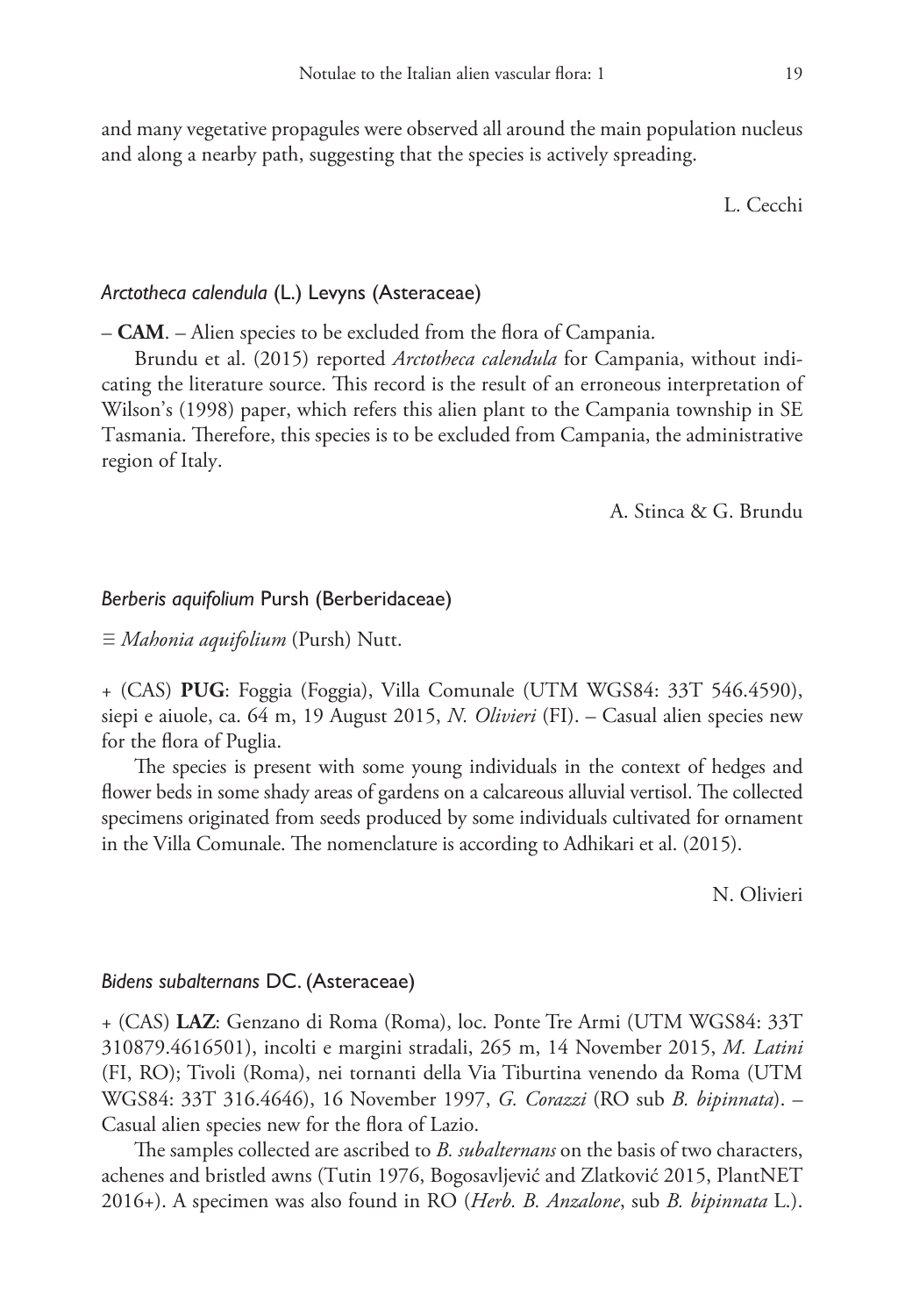Moreover photographic material, available on-line, already pointed out the occurrence of this species in Lazio [\(http://www.actaplantarum.org/floraitaliae/viewtopic.](http://www.actaplantarum.org/floraitaliae/viewtopic.php?t=7679) [php?t=7679\)](http://www.actaplantarum.org/floraitaliae/viewtopic.php?t=7679), probably neglected due to confusion with *B. bipinnata*.

M. Latini, G. Nicolella & M. Iberite

#### *Bidens vulgata* Greene (Asteraceae)

+ (NAT) **LIG**: Genova (Genova), Molini di Trensasco (WGS84: 44.452378°N; 8.961393°E), cunette e bordi stradali, 118 m, 29 November 2015, *S. Peccenini* (FI, GE). – Naturalized alien species new for the flora of Liguria.

The species occurs in several territories of Liguria, having been observed also in Castiglione Chiavarese (Genova) at 520 m ([http://www.actaplantarum.org/floraital](http://www.actaplantarum.org/floraitaliae/viewtopic.php?f=40&t=7131)[iae/viewtopic.php?f=40&t=7131](http://www.actaplantarum.org/floraitaliae/viewtopic.php?f=40&t=7131)), in Riva Ligure (Imperia) [\(http://www.actaplan](http://www.actaplantarum.org/floraitaliae/viewtopic.php?f=40&t=67537)[tarum.org/floraitaliae/viewtopic.php?f=40&t=67537](http://www.actaplantarum.org/floraitaliae/viewtopic.php?f=40&t=67537)), and in Monte Gazzo (Genova municipality, Genova) at 308 m ([http://www.actaplantarum.org/floraitaliae/viewtop](http://www.actaplantarum.org/floraitaliae/viewtopic.php?f=40&t=81046)[ic.php?f=40&t=81046\)](http://www.actaplantarum.org/floraitaliae/viewtopic.php?f=40&t=81046).

S. Peccenini & C. Cibei

+ (NAT) **SAR**: Villagrande Strisaili (Ogliastra), alveo del Torrente Bau Sa Teula (UTM ED50: 32S 548.4423), greto, 80 m, 4 October 2015, *G. Mereu*, det. *N. Ardenghi & G. Mereu* (FI). – Naturalized alien species new for the flora of Sardegna.

Until now, *Bidens vulgata* has been recorded only from Friuli Venezia Giulia, Lombardia, and Emilia-Romagna (Celesti-Grapow et al. 2009, Verloove and Ardenghi 2015). After the record made by Verloove and Ardenghi (2015), the occurrence of the species has been ascertained also for other regions ([http://www.actaplantarum.org/](http://www.actaplantarum.org/flora/flora_info.php?id=1211) [flora/flora\\_info.php?id=1211](http://www.actaplantarum.org/flora/flora_info.php?id=1211)). *B. vulgata* (up to now misidentified with *B. frondosa* L.) may be more widespread than hitherto believed both across Sardegna and in the whole Italian territory.

G. Mereu & N.M.G. Ardenghi

+ (NAT) **TOS**: Collesalvetti (Livorno), loc. Nugola (WGS84: 43.587651°N; 10.439258°E), wetland along a path in a mixed oak wood at the border of a muddy area, 13 m, 9 October 2015, *V. Lazzeri* (FI); Pisa (Pisa), Le Piagge, lungo la sponda dell'Arno (WGS84: 43.707239°N; 10.411268°E), sponda fluviale, 3 m, 15 October 2015, *B. Pierini & L. Peruzzi* (PI). – Naturalized alien species new for the flora of Toscana.

The occurrence of *Bidens vulgata* in Italy was so far limited to Lombardia, Friuli Venezia Giulia and Emilia-Romagna (Verloove and Ardenghi 2015, and literature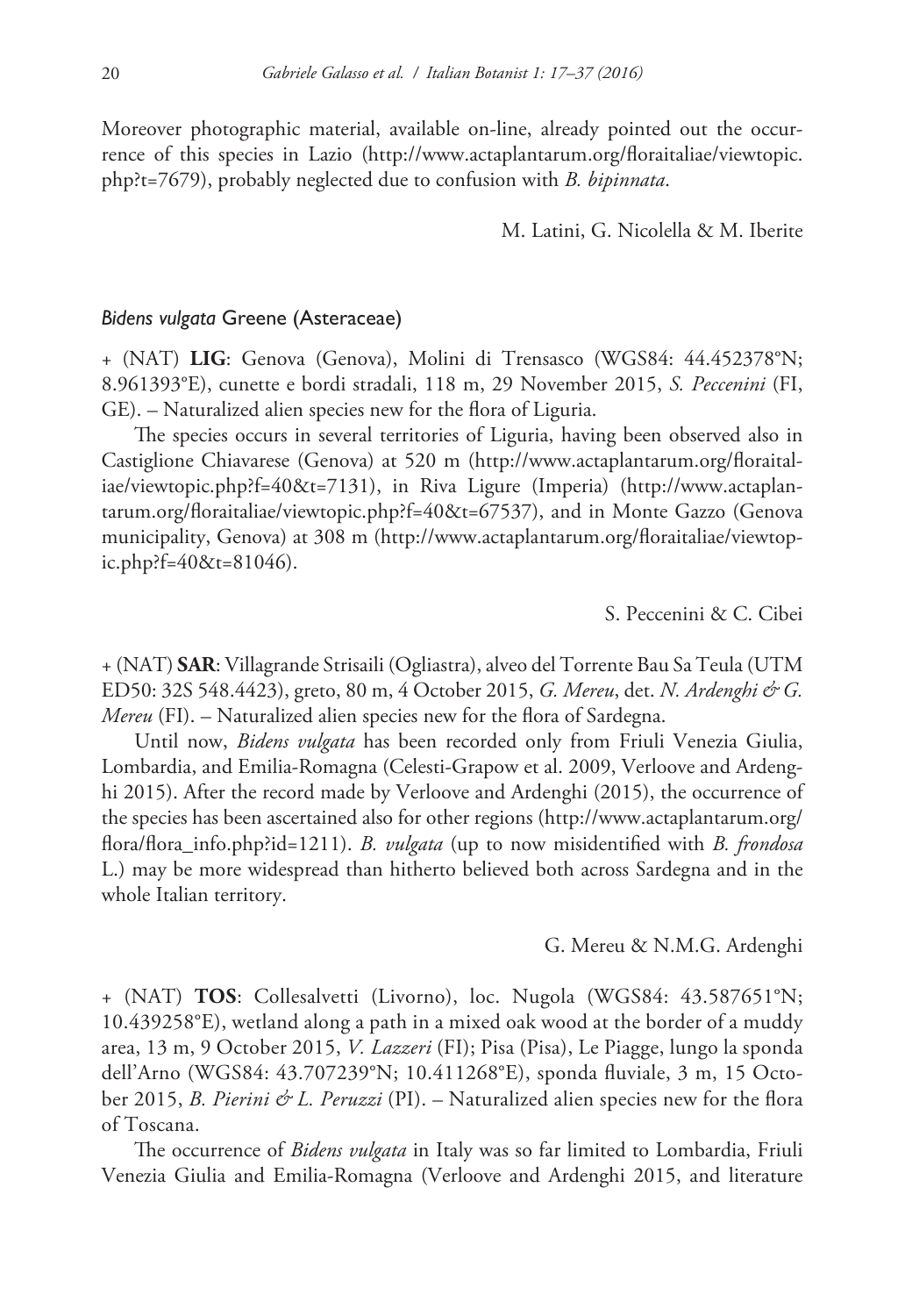cited therein). On the basis of the high similarity between *B. vulgata* and *B. frondosa* L., both in terms of morphology and ecology, *B. vulgata* may have been sometimes overlooked and confused with the latter, whose presence in the region is documented since a very long time (Caruel 1860).

V. Lazzeri, B. Pierini & L. Peruzzi

#### *Cardamine occulta* Hornem. (Brassicaceae)

= *Cardamine debilis* D.Don, nom. illeg. ≡ *Cardamine hamiltonii* G.Don ≡ *Cardamine flexuosa* With. subsp. *debilis* O.E.Schulz

+ (CAS) **TAA**: Trento (Trento), Le Albere, Corso del Lavoro e della Scienza (UTM WGS84: 32T 663.5102), synanthropic habitat, 191 m, no exp., 20 November 2015, *V. Lazzeri* (FI). – Casual alien species new for the flora of Trentino-Alto Adige.

After several authors reported this taxon under different names, Marhold et al. (2016) clarified that the oldest name applicable for the so-called "Asian *Cardamine flexuosa*" is *C. occulta*. In Italy *C. occulta* was first found in Sardegna (Lazzeri et al. 2013, sub *C. flexuosa* With. subsp. *debilis* O.E.Schulz), then in other central and northern Italian regions (Toscana and Lombardia: Ardenghi and Mossini 2014, sub *C. flexuosa* subsp. *debilis*; Piemonte: Verloove and Ardenghi 2015, sub *C. hamiltonii* G.Don; Veneto: Marhold et al. 2016, sub *C. occulta*). The present finding broadens the distribution of *C. occulta* in northern Italy eastwards to Trentino-Alto Adige. As observed in Sardegna, *C. occulta* has been found growing together with the similar *C. hirsuta* L. in urban environments. Its presence in this region could date back to several years ago, moreover its distribution may be much broader than reported, given the possible confusion with *C. hirsuta*.

V. Lazzeri & K. Marhold

#### *Catalpa bignonioides* Walter (Bignoniaceae)

+ (CAS) **ABR**: Pescara (Pescara), presso Viale G. D'Annunzio (UTM WGS84: 33T 435.4700), margine stradale, ca. 3 m, 20 September 2015, *N.Olivieri* (FI). – Casual alien species new for the flora of Abruzzo.

Some young individuals grow on a sandy substrate in a private courtyard adjacent to the road. The site is located between buildings in the urban area.

N. Olivieri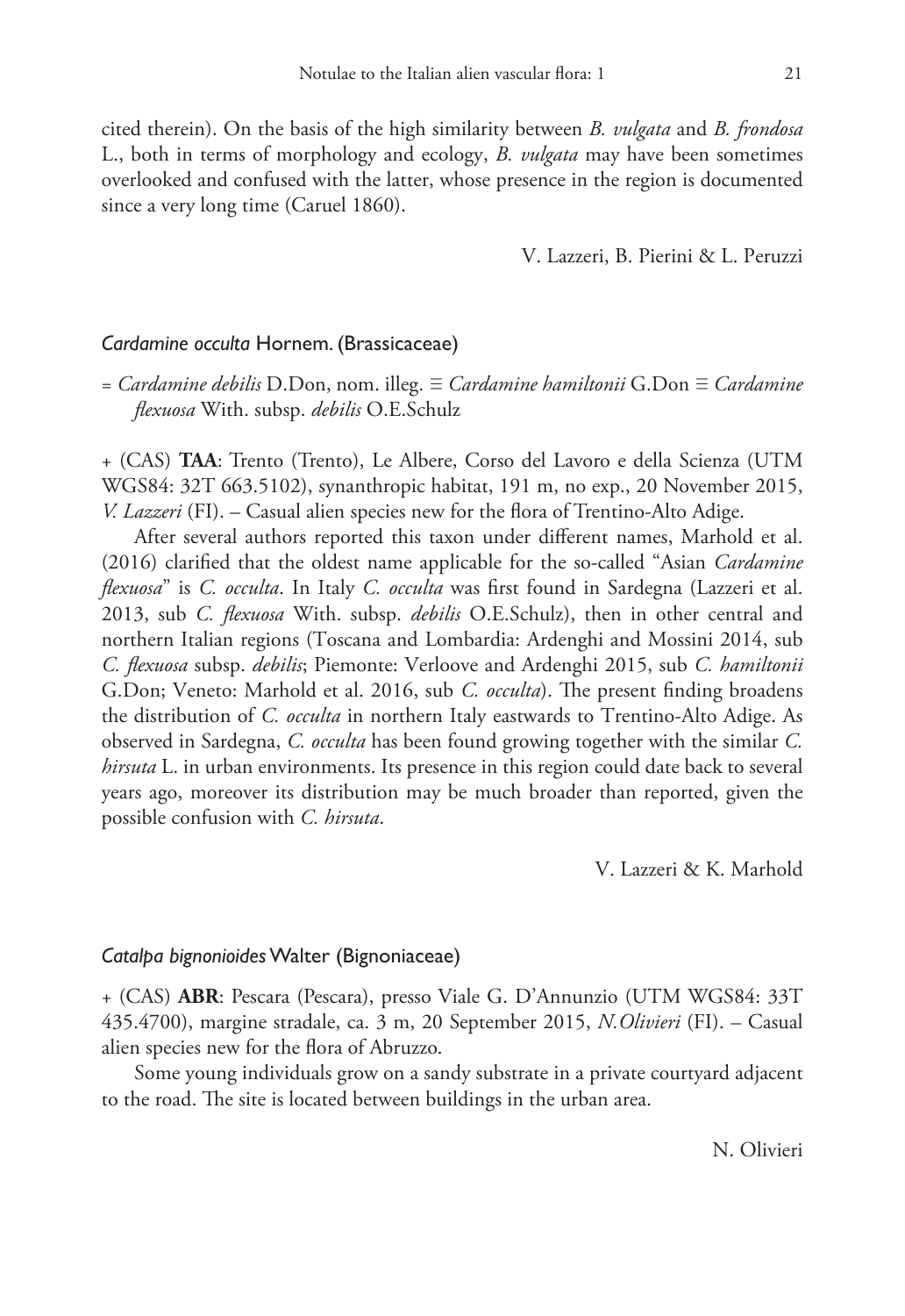## *Cordyline australis* (G.Forst.) Endl. (Asparagaceae)

+ (CAS) **MAR**: Cupra Marittima (Ascoli Piceno), Via Tommaso da Marano, giardino pubblico prossimo al litorale adriatico (UTM WGS84: 33T 406.4765), epifita su stipite di *Phoenix canariensis*, ca. 2 m, 12 November 2015, *N. Olivieri* (FI). – Casual alien species new for the flora of Marche.

Some young individuals have developed on the trunk of medium-sized *Phoenix canariensis* Chabaud in a public garden located close to the sea. *Cordyline australis* is cultivated in the surroundings, where it regularly flowers and fruits. As already observed for Campania (Stinca et al. 2013) and Abruzzo (Olivieri 2015), here too *C. australis* grows as an epiphyte on *P. canariensis*.

N. Olivieri

## *Cotoneaster coriaceus* Franch. (Rosaceae)

– **ITALIA** (**ABR**, **LOM**, **TOS**). – Alien species to be excluded from the flora of Italy (Abruzzo, Lombardia, and Toscana).

On the basis of the following Notula, this species is to be excluded from Italy. Probably also the recent record for the flora of Campania (Del Guacchio 2015) is to be reffered to *Cotoneaster lacteus* W.W.Sm.

G. Galasso & E. Banfi

## *Cotoneaster lacteus* W.W.Sm. (Rosaceae)

– *Cotoneaster coriaceus* auct., non Franch.

+ (NAT) **ITALIA** (**LOM**): Laveno-Mombello (Varese), Punta San Michele, porzione N (UTM ED50: 32T 470.5085), rupi sul lago, ca. 197 m, NW, 22 June 2007, *G. Galasso* (MSNM sub *C. coriaceus*); Milano (Milano), Parco delle Cave (Baggio), incolti tra Via E. Quarti e Via P. Marchesi (Villa Marazzi) (UTM ED50: 32T 507.5035), vegetazione a *Robinia pseudoacacia* e *Rubus* spp., 125 m, no exp., 6 June 2010, *G. Galasso* (MSNM sub *C. coriaceus*). – Naturalized alien species new for the flora of Italy (Lombardia).

+ (CAS) **ABR**: San Vito Chietino (Chieti), loc. Marina, incolto al margine di strada urbana sul versante collinare rivolto verso il Mare Adriatico (UTM WGS84: 33T 454.4684), margine stradale, ca. 20 m, 7 September 2014, *N. Olivieri* (FI). – Casual alien species new for the flora of Abruzzo.

+ (NAT) **TOS**: Isola d'Elba, Marciana (Livorno), strada (Via di Lavacchio) tra Poggio e la Madonna del Buonconsiglio (UTM ED50: 32T 597.4737), bosco, 240 m, NE,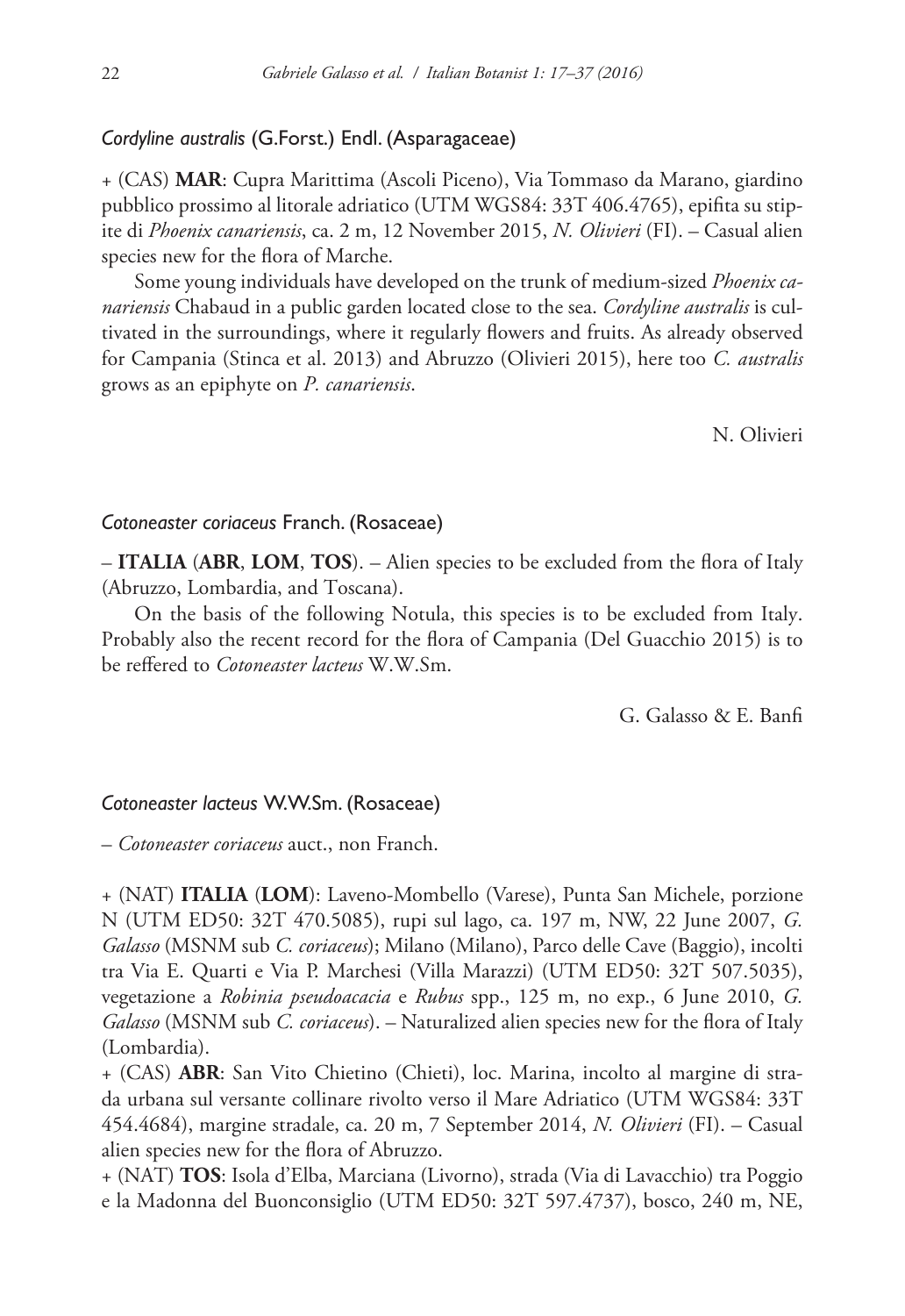19 June 2008, *G. Galasso* (FI sub *C. coriaceus*, MSNM sub *C. coriaceus*); Montalbano,

Serravalle Pistoiese (Pistoia), ex cava presso il Podere Selva Piana (UTM ED50: 32T 648.4862), versante scosceso di cava abbandonata, ca. 150 m, NE, 18 August 2010, *G. Gestri* (MSNM sub *C. coriaceus*). – Naturalized alien species new for the flora of Toscana.

Until now, *Cotoneaster lacteus* has been misidentified in Italy with *C. coriaceus* Franch., with the latter species having been recorded for Lombardia (Banfi et al. 2009, Banfi and Galasso 2010, Galasso 2010), Toscana (Galasso et al. 2011), and Abruzzo (Olivieri 2015). Indeed, Lu and Brach (2003) and Dickoré and Kasperek (2010) regard these names as heterotypic synonyms. Nevertheless, the monograph by Fryer and Hylmö (2009), followed by Stace (2010), considers them as distinct species. The specimens collected in Italy correspond to *C. lacteus* as they show its morphological features (Fryer and Hylmö 2009): new growth tomentose-villous, mostly remaining so, or only slowly glabrescent (*versus* new growth tomentose, very soon glabrescent), leaves on sterile shoots distichous, 42–120 × 20–60 mm, adaxially dull (*vs.* often spiralled,  $34-52 \times 16-24$  mm, adaxially shiny). As stated by Tison and de Foucault (2014), if *C. coriaceus* and *C. lacteus* are regarded as distinct, then the plants cultivated and naturalized appear to be *C. lacteus*.

G. Galasso & E. Banfi

## *Cotoneaster pannosus* Franch. (Rosaceae)

+ (CAS) **PUG**: Otranto (Lecce), Viale Rocamatura (UTM WGS84: 34T 797.4450), epifita sullo stipite di *Phoenix canariensis*, ca. 7 m, 20 August 2015, *N. Olivieri* (FI). – Casual alien species new for the flora of Puglia.

A single plant, identified according to Fryer and Hylmӧ (2011), has developed on the trunk of an individual of *Phoenix canariensis* Chabaud. The *Cotoneaster* specimen is small, but it is able to produce flowers and fruits.

N. Olivieri

## *Dichondra micrantha* Urb. (Convolvulaceae)

+ (CAS) **CAL**: Scalea (Cosenza), in centro (UTM WGS84: 33S 567.4407), fessure della pavimentazione, 18 m, 15 August 2013, *A. Stinca* (PORUN); Montegiordano (Cosenza), loc. Marina, presso l'alveo del Canale Cardona (UTM WGS84: 33T 636.4431), pineta a *Pinus halepensis*, ca. 10 m, 21 August 2015, *N. Olivieri* (FI). – Casual alien species new for the flora of Calabria.

In Montegiordano, some individuals of this species occur in the sporadic herbaceous vegetation that colonizes the sandy soil with litter of needles inside an artificial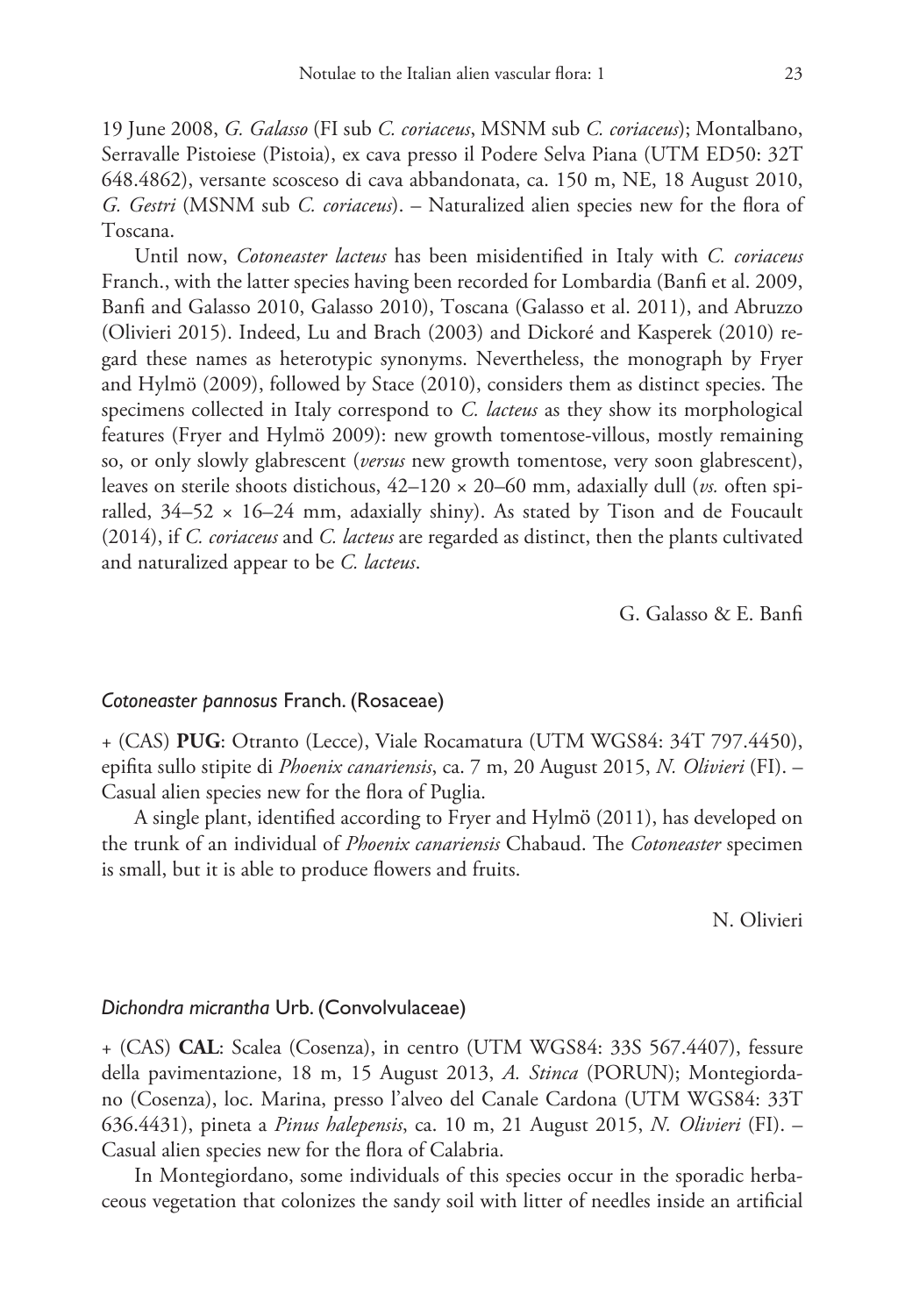plantation of *Pinus halepensis* Mill., located at a short distance from the coast and characterized by sparse shrubs of *Vitex agnus-castus* L., *Cistus monspeliensis* L. *Pistacia lentiscus* L., and *Nerium oleander* L. subsp. *oleander*.

N. Olivieri & A. Stinca

#### *Elaeagnus pungens* Thunb. (Elaeagnaceae)

+ (CAS) **ABR**: Pescara (Pescara), margine della "Pineta Dannunziana" (UTM WGS84: 33T 437.4700), arbusteto rado sotto le chiome di esemplari di *Pinus halepensis*, ca. 2 m, 9 August 2015, *N. Olivieri* (FI). – Casual alien species new for the flora of Abruzzo. + (CAS) **PUG**: Otranto (Lecce), Viale Rocamatura (UTM WGS84: 34T 797.4450), epifita su stipite di *Phoenix canariensis*, ca. 7 m, 20 August 2015, *N. Olivieri* (FI). – Casual alien species new for the flora of Puglia.

In Abruzzo, a young individual of this species grows in a site that is partially shaded by the foliage of *Pinus halepensis* Mill. In Puglia, the plants have developed on the trunk of *Phoenix canariensis* Chabaud or within hedges of *Pittosporum tobira* (Thunb.) W.T.Aiton growing nearby.

N. Olivieri

+ (NAT) **EMR**: Cervia (Ravenna), Pineta di Cervia presso Milano Marittima (UTM WGS84: 33T 288.4906), pineta litoranea, 1 m, 18 October 2014, *G. Faggi* (BOLO); Langhirano (Parma), loc. Calicella (UTM WGS84: 32T 601.4948), scarpata boscata a dominanza di *Robinia pseudoacacia*, 250 m, 9 March 2015, *M. Adorni* (FI); *ibidem*, 17 October 2015, *M. Adorni* (FI). – Naturalized alien species new for fhe flora of Emilia-Romagna.

The population from Calicella comprises many individuals whose size varies from a few decimeters to several meters. The population from Pineta di Cervia, consisting of several scattered plants, was also reported on Acta Plantarum Forum ([http://www.](http://www.actaplantarum.org/floraitaliae/viewtopic.php?t=43711) [actaplantarum.org/floraitaliae/viewtopic.php?t=43711\)](http://www.actaplantarum.org/floraitaliae/viewtopic.php?t=43711).

M. Adorni, G. Faggi & L. Ghillani

*Eragrostis mexicana* (Hornem.) Link subsp. *virescens* (J.Presl) S.D.Koch & Sánchez Vega (Poaceae)

+ (NAT) **EMR**: Castelvetro Piacentino (Piacenza), Po a Castelvetro (UTM WGS84: 32T 578.4996), vegetazione spondale su sabbia, 33 m, 8 August 2011, *E. Romani* (FI); Monticelli d'Ongina (Piacenza), Stagni Maginot (UTM WGS84: 32T 576.4997), incolto erboso su suolo eutrofico, 33 m, 16 July 2013, *E. Romani* (FI); Roccabianca (Parma), confluenza tra i fiumi Taro e Po (UTM WGS84: 32T 599.4984), saliceto a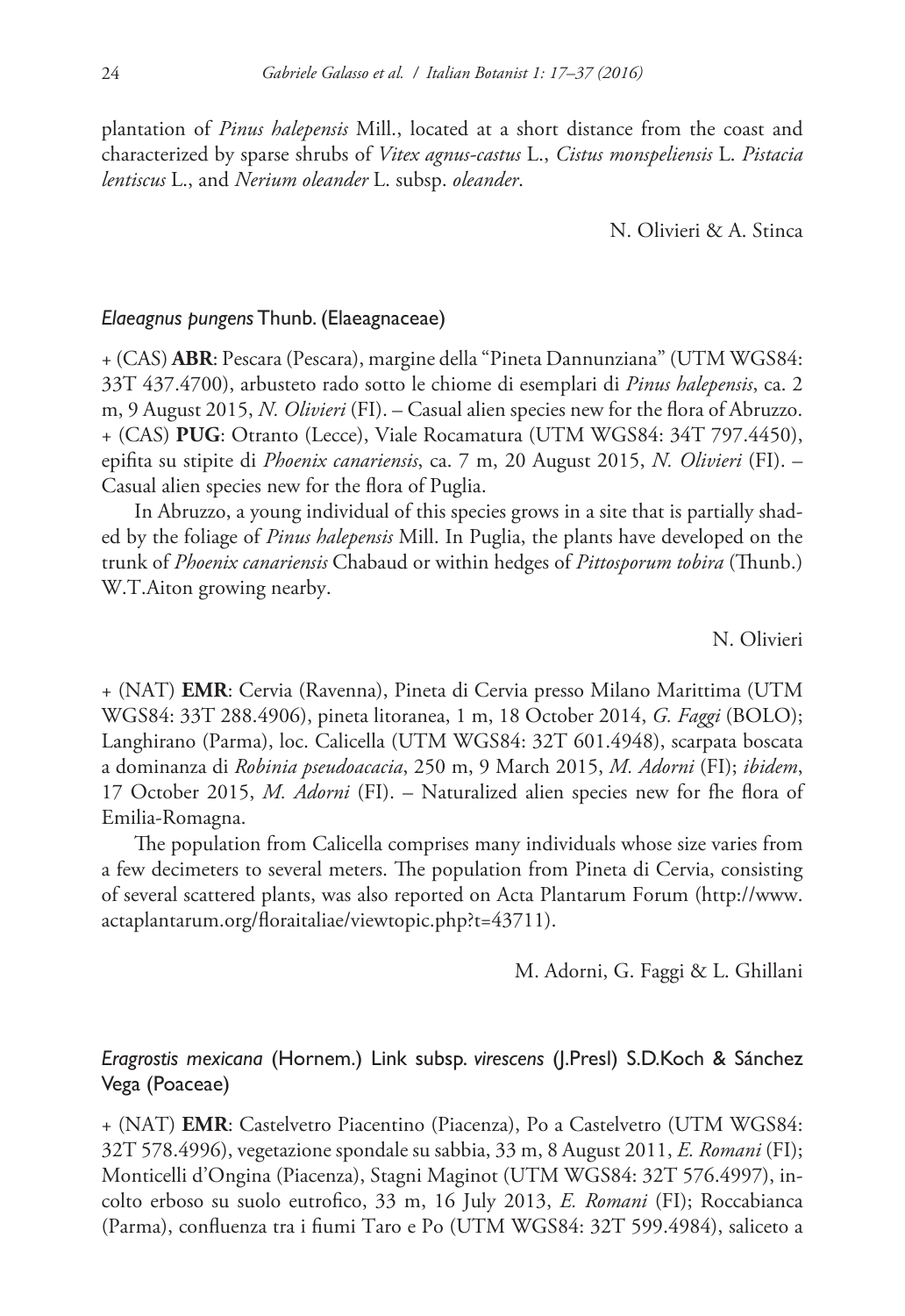*Salix alba*, 31 m, 8 July 2015, *M. Adorni* (FI). – Naturalized alien subspecies new for the flora of Emilia-Romagna.

This subspecies is a Neotropical alien plant, whose presence in the Piacenza province was predicted by Banfi et al. (2005). Its occurrence in Emilia-Romagna was also reported in Acta Plantarum Forum [\(http://www.actaplantarum.org/floraitaliae/view](http://www.actaplantarum.org/floraitaliae/viewtopic.php?t=52672)[topic.php?t=52672](http://www.actaplantarum.org/floraitaliae/viewtopic.php?t=52672)). The observed populations are locally abundant.

E. Romani, M. Adorni, E. Banfi, G. Galasso & L. Ghillani

## *Impatiens glandulifera* Royle (Balsaminaceae)

+ (NAT) **TOS**: Abetone (Pistoia), Val di Luce, Rio Le Pozze (UTM WGS84: 32T 630.4889), gravel river bed, 1350 m, no exp., 2 September 2015, *F. Sammartino* (FI). – Naturalized alien species new for the flora of Toscana.

*Impatiens glandulifera* is an important invader of riparian habitats (Hejda and Pyšek 2006, Cockel and Tanner 2012) which, in turn, are among the most susceptible to deterioration (Richardson et al. 2007). So far, the distribution of *I. glandulifera* in Italy was limited to the northern regions, where it exhibited mild to severe invasiveness (Celesti-Grapow et al. 2009). The present finding represents the first clue of its possible ongoing diffusion southwards. The plants that have been found in Rio Le Pozze have likely spread through hydrochory, thus suggesting a consolidated presence of *I. glandulifera* in Toscana. Further research will clarify the distribution and invasiveness of *I. glandulifera* in the region.

V. Lazzeri & F. Sammartino

## *Impatiens parviflora* DC. (Balsaminaceae)

+ (NAT) **EMR**: Neviano degli Arduini (Parma), terrazzo fluviale del Torrente Enza, poco a valle della confluenza del Fosso della Massagna (UTM WGS84: 32T 604.4925), bosco ripariale a dominanza di *Alnus incana*, 370 m, 8 June 2010, *A. Petraglia* (*Herb. A. Petraglia*); Palanzano (Parma), Torrente Enza a valle del ponte di Selvanizza (UTM WGS84: 32T 600.4922), bosco ripariale a dominanza di *Alnus incana*, 445 m, 7 June 2013, *M. Adorni* (FI). – Status change from casual to naturalized alien for the flora of Emilia-Romagna.

Alessandrini et al. (2009) report the species as casual for Emilia-Romagna, but without further information (A. Alessandrini, *in litt.*). *Impatiens parviflora* was found in continuous and extensive populations within hygrophilous *Alnus incana* (L.) Moench woods at the middle course of the river Enza, which marks the border between the provinces of Parma and Reggio nell'Emilia.

A. Petraglia, M. Adorni & L. Ghillani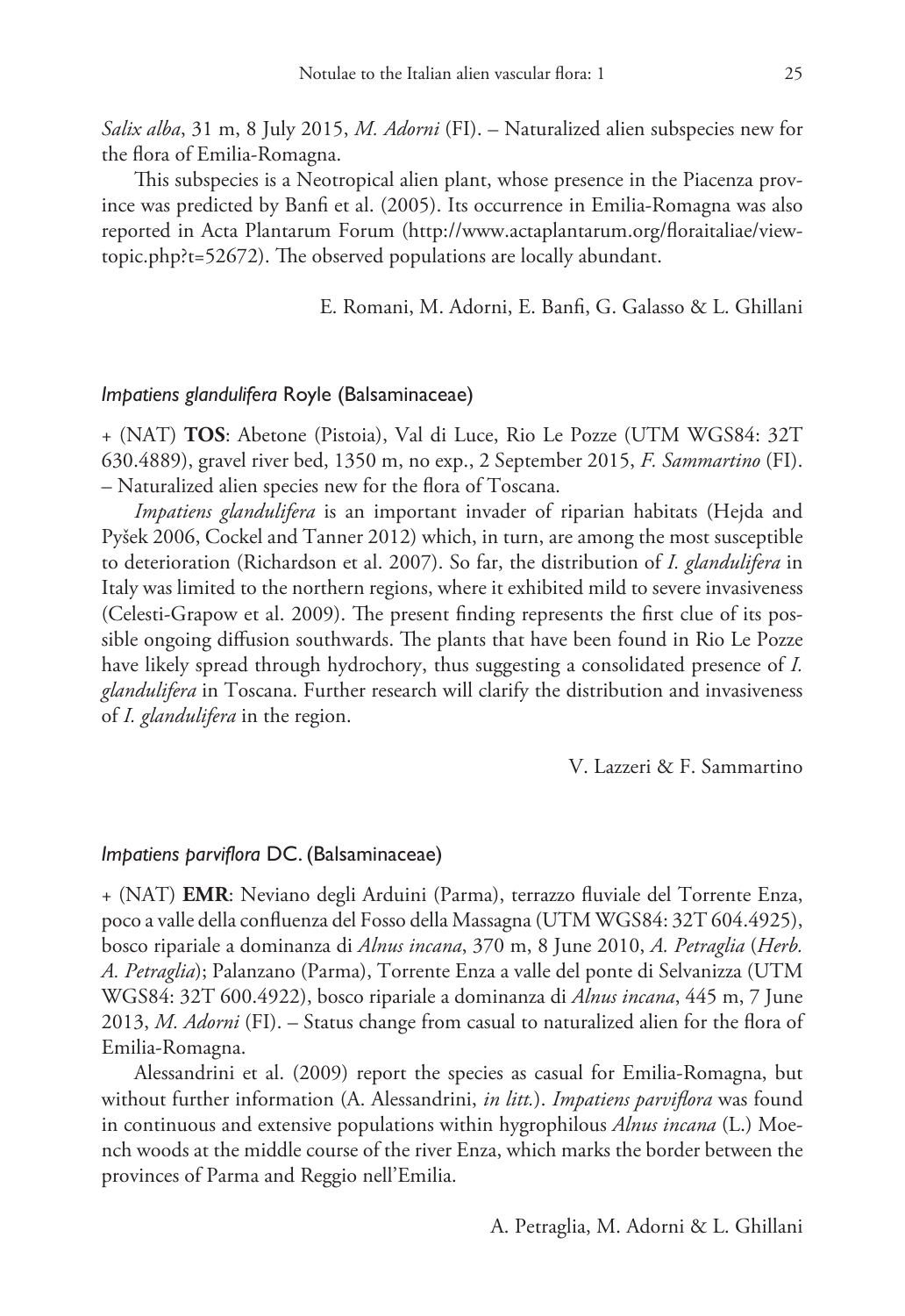#### *Iris albicans* Lange (Iridaceae)

+ (NAT) **CAL**: Oriolo (Cosenza), lungo la SP481 nei pressi del km 19 (WGS84: 40.043177°N; 16.429091°E), incolto sul margine stradale, 640 m, 15 April 2014, *F. Roma-Marzio & P. Liguori* (FI). – Naturalized alien species new for the flora of Calabria.

Many shoots were found along the edge of the road, probably originating from rhizomes of cultivated plants growing in several neighbouring houses. Several plants were also observed in the nearby locality named Serra Salice (Oriolo municipality, Cosenza). According to Conti et al. (2005) and Celesti-Grapow et al. (2009), this species was so far recorded only for Lazio and Campania.

F. Roma-Marzio & P. Liguori

#### *Koelreuteria paniculata* Laxm. (Sapindaceae)

+ (CAS) **PUG**: Foggia (Foggia), Villa Comunale (UTM WGS84: 33T 546.4590), siepi e aiuole, ca. 64 m, 19 August 2015, *N. Olivieri* (FI). – Casual alien species new for the flora of Puglia.

Some young individuals grow interspersed with ornamental shrubs as part of some hedges and flower beds. They have originated from seeds produced by an adult specimen located in an area near the entrance of the gardens; they are sometimes able to bear fruit.

N. Olivieri

## *Lamiastrum argentatum* (Smejkal) Soják (Lamiaceae)

≡ *Lamium argentatum* (Smejkal) Henker ex G.H.Loos ≡ *Lamiastrum galeobdolon* (L.) Ehrend. & Polatschek subsp. *argentatum* (Smejkal) Stace

+ (NAT) **EMR**: Sant'Agata Feltria (Rimini), loc. Sapigno Pietra Bassa, fuori paese (UTM WGS84: 33T 275.4866), scarpatella al margine di strada, 402 m, 15 July 2012, *G. Faggi* (BOLO); Terenzo (Parma), loc. Cella di Palmia (UTM WGS84: 32T 592.4943), bosco mesofilo al margine di strada, 460 m, 5 November 2012, *L. Ghillani* (*Herb. L. Ghillani*); *ibidem*, 11 March 2014, *M. Adorni & L. Ghillani* (*Herb. L. Ghillani*); Salsomaggiore Terme (Parma), loc. Scipione Ponte (UTM WGS84: 32T 576.4965), margine di strada, 30 March 2015, *M. Adorni* (FI). – Naturalized alien species new for the flora of Emilia-Romagna.

All the observed populations cover the soil compactly. The population of Cella di Palmia, the most extensive, has spread to several dozen meters from the roadside towards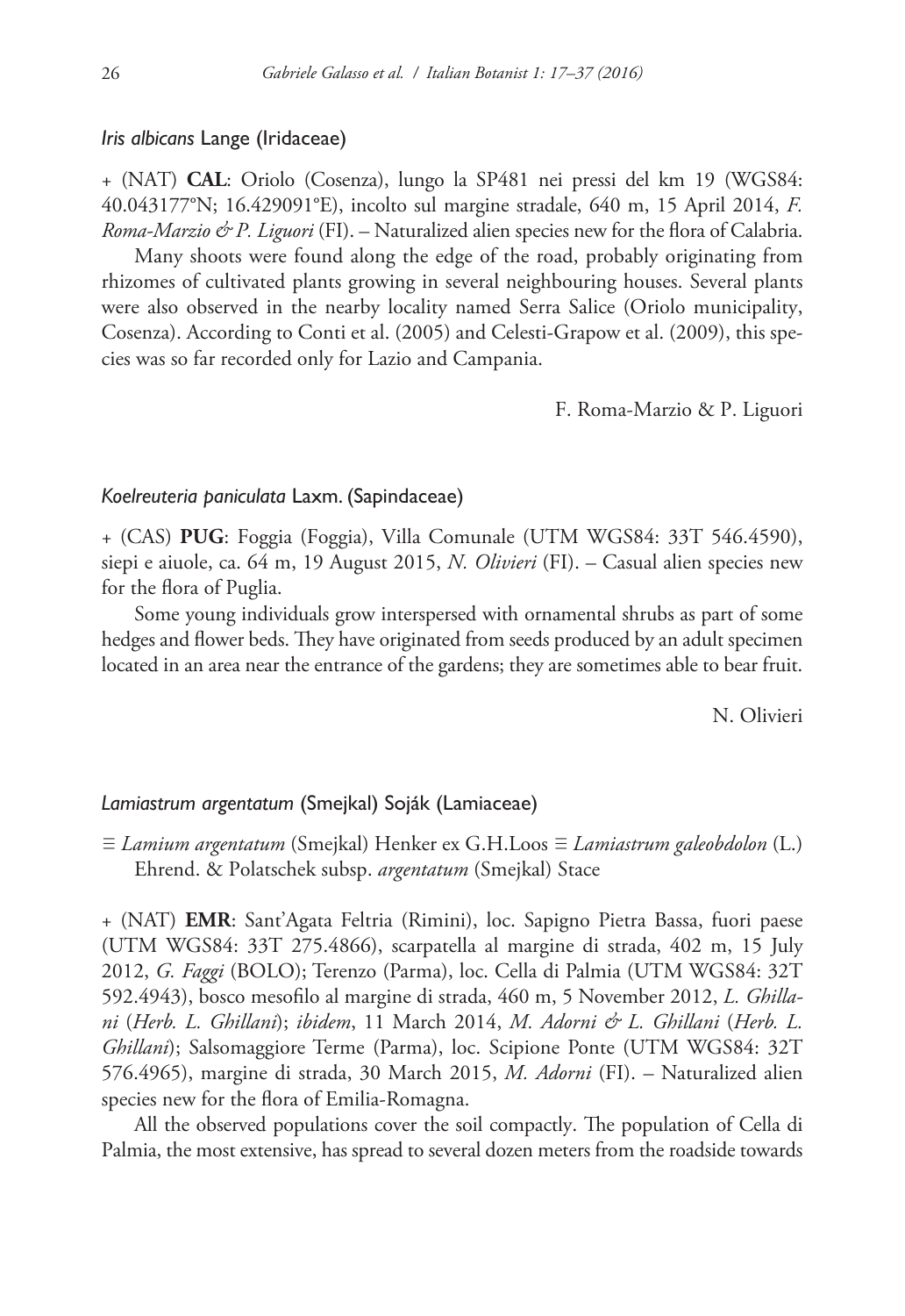the centre of the woods. It can, therefore, be considered naturalized. The population of Sapigno Pietra Bassa was also reported in Acta Plantarum Forum [\(http://www.actaplan](http://www.actaplantarum.org/floraitaliae/viewtopic.php?t=43830)[tarum.org/floraitaliae/viewtopic.php?t=43830\)](http://www.actaplantarum.org/floraitaliae/viewtopic.php?t=43830).

M. Adorni, G. Faggi & L. Ghillani

#### *Lantana camara* L. subsp. *aculeata* (L.) R.W.Sanders (Verbenaceae)

+ (CAS) **ITALIA** (**ABR**): Pescara (Pescara), Piazza Italia (UTM WGS84: 33T 435.4701), bordo di selciato nei pressi di un palazzo, ca. 2 m, 30 July 2015, *N. Olivieri* (FI). – Casual alien subspecies new for the flora of Italy (Abruzzo).

Some young individuals grow in the spaces between the limestone blocks at the foot of a palace coated with the same material. *Lantana camara* subsp. *aculeata* is cultivated in the vicinity, with individuals bearing fruit regularly. It was identified according to Sanders (2012).

N. Olivieri

#### *Ligustrum lucidum* W.T.Aiton (Oleaceae)

+ (CAS) **CAL**: Montegiordano (Cosenza), loc. Marina, presso l'alveo del Canale Cardona (UTM WGS84: 33T 636.4431), pineta a *Pinus halepensis*, ca. 10 m, 21 August 2015, *N. Olivieri* (FI). – Casual alien species new for the flora of Calabria.

Some young individuals grow in a coastal pine forest of *Pinus halepensis* Mill. in rather cool, shaded areas, on sandy substrate covered by a litter of pine needles; in areas where it is less represented, the sparse undergrowth consists of *Vitex agnus-castus* L., *Cistus monspeliensis* L., *Pistacia lentiscus* L., and *Nerium oleander* L. subsp. *oleander*.

N. Olivieri

#### *Limnophila ×ludoviciana* Thieret (Plantaginaceae)

(*Limnophila indica* (L.) Druce × *L. sessiliflora* (Vahl) Blume)

+ (NAT) **VEN**: Porto Tolle (Rovigo), nei pressi di loc. Gnocca (MTB 1039/4) (UTM WGS84: 33T 288.4975), risaia, -1,5 m, 27 August 2013, *G. Favaro, R. Masin, B. Pellegrini & L. Tosetto* (*Herb. R. Masin*); *ibidem*, 13 September 2015 (*Herb. R. Masin*); Gazzo Veronese (Verona), 250 m a WSW della Turbina presso Corte Nuova, nel SIC "Palude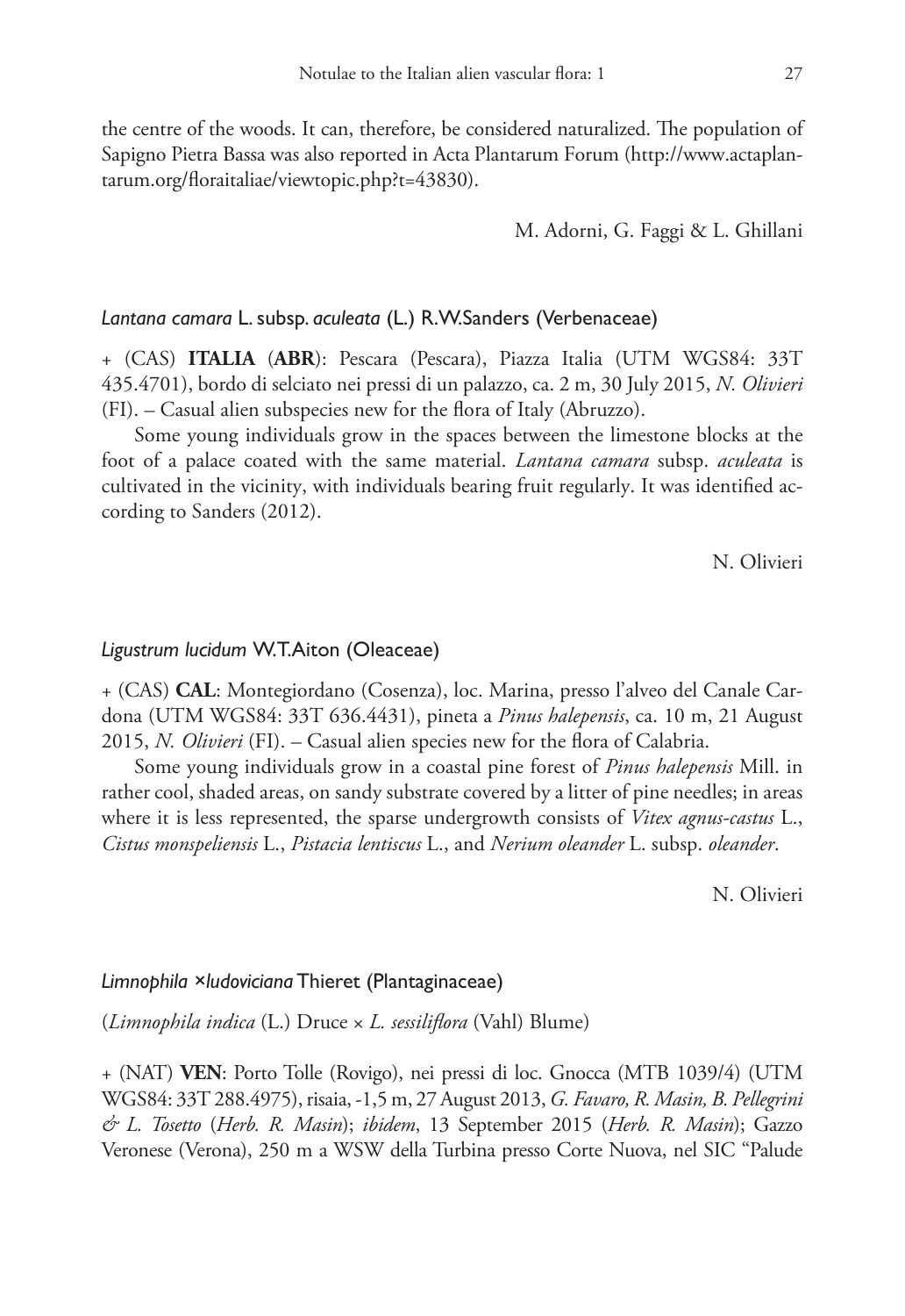del Busatello" (MTB 0832/3) (UTM WGS84: 32T 663.4996), risaia, 15 m, 16 October 2015, *A. Bertolli, F. Prosser, G. Tomasi & S. Andreatta* (FI, ROV). – Naturalized alien nothospecies new for the flora of Veneto.

This hybrid was identified for the first time by Piccoli (1974) for Emilia-Romagna, based on populations discovered a few years earlier in rice fields in the Ferrara province (Codigoro and Jolanda di Savoia; see Buzzi 1973). He also provided a detailed description of the plant (Piccoli 1974). Viggiani et al. (2003) provided several color pictures of plants from the same areas. The plants collected in Veneto are identical to those of Ferrara province, according to the above-cited sources. Piccoli et al. (2014) indicated this hybrid as occurring in Italy only in the administrative region of Emilia-Romagna, specifically in Ferrara and Reggio nell'Emilia provinces (see also [http://www.actaplantarum.org/floraitaliae/](http://www.actaplantarum.org/floraitaliae/viewtopic.php?f=40&t=79251) [viewtopic.php?f=40&t=79251\)](http://www.actaplantarum.org/floraitaliae/viewtopic.php?f=40&t=79251). The new findings reveal a gradual expansion of the hybrid, which appears to be relatively slow, perhaps due to its estimated infertility or low fertility.

F. Prosser, R. Masin & A. Bertolli

## *Lonicera fragrantissima* Lindl. & Paxton (Caprifoliaceae)

= *Lonicera standishii* Carrière f. *standishii* = *Lonicera standishii* Carrière f. *lancifolia* Rehder

+ (NAT) **ITALIA** (**VEN**): Vidor (Treviso), riva sinistra del Fiume Piave (UTM WGS84: 33T 271.5082), terreno alluvionale, boscaglia chiara mista, 135 m, 10 February 2015, *A. De Bastiani* (FI). – Naturalized alien species new for the flora of Italy (Veneto).

*Lonicera fragrantissima* is a bushy, not climbing honeysuckle native to central China. It grows in forests and scrubs at elevations between 100 and 2,700 m (Yang et al. 2011). The species belongs to the same clade as *L. hispida* Pallas ex Schult., and possibly a few other Asian entities as suggested by Theis et al. (2008). It is sold as a garden shrub for winter flowering and flower fragrance. It is self-fertile and produces red berries (bibaccae, according to Spjut 1994) that are easily dispersed in late spring by birds, especially blackbirds.

E. Banfi & A. De Bastiani

#### *Lycianthes rantonnetii* (Carrière) Bitter (Solanaceae)

≡ *Solanum rantonnetii* Carrière

+ (CAS) **LIG**: Cogoleto (Genova), strada vicinale del Chiappino (WGS84: 44.396700°N; 8.636420°E), bordo strada, 160 m, 13 October 2015, *M. Calbi* (FI). – Casual alien species new for the flora of Liguria.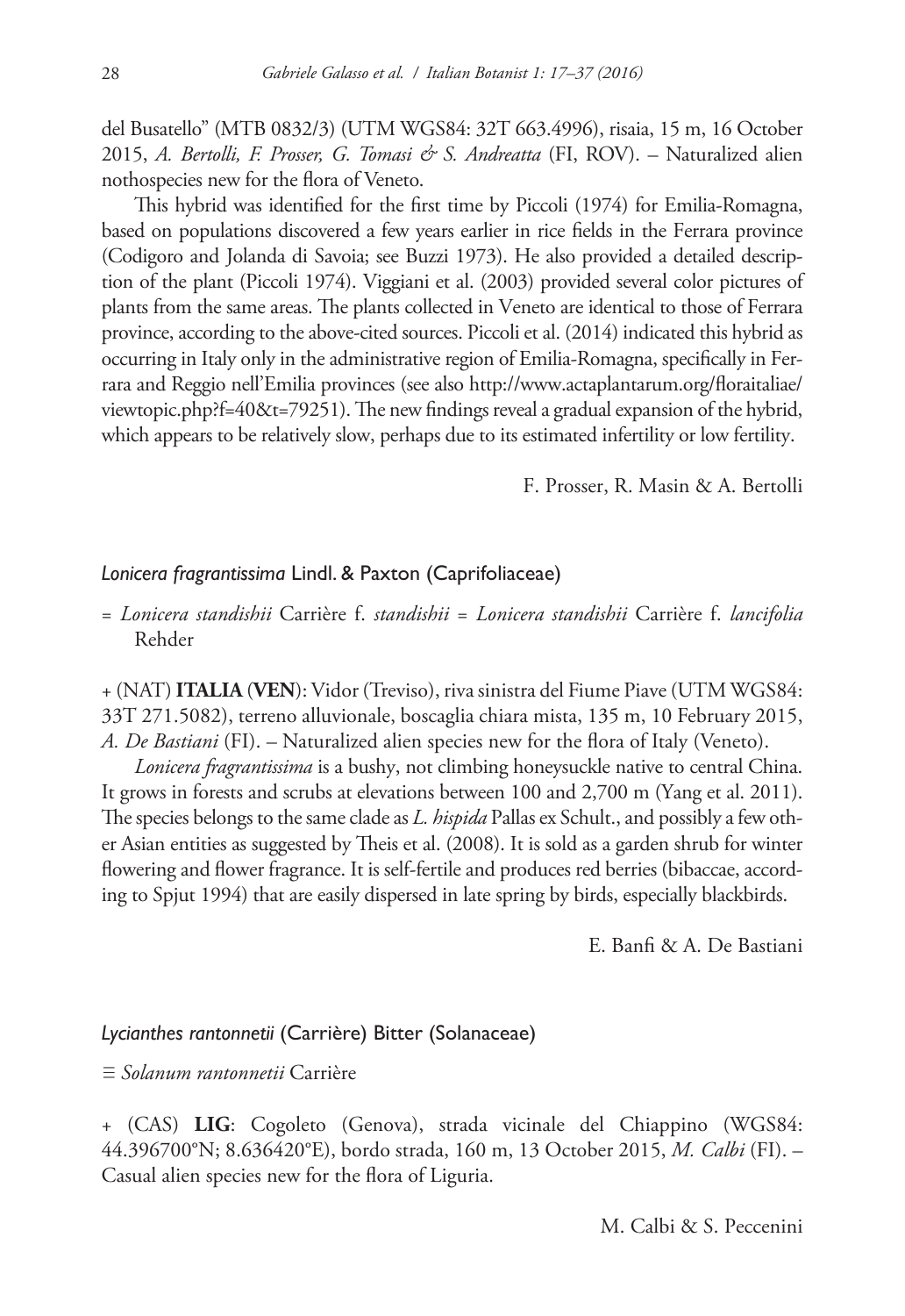#### *Maclura pomifera* (Raf.) C.K.Schneid. (Moraceae)

+ (CAS) **TOS**: Pisa (Pisa), Tenuta di San Rossore, Parco Regionale Migliarino, San Rossore, Massaciuccoli, Via Angrogna, poco dopo l'incrocio con Via Bicchi nei pressi della foce del Fiume Morto Nuovo (WGS84: 43.73180°N; 10.28179°E), retroduna al margine di un bosco con prevalenza di *Quercus ilex*, substrato sabbioso, 4 m, 7 October 2015, *M. D'Antraccoli & F. Roma-Marzio* (FI). – Casual alien species confirmed for the flora of Toscana.

*Maclura pomifera* is a deciduous and dioecious tree native to eastern USA (Burton 1990). It is planted worldwide as an ornamental. The species readily escapes from cultivation and invades disturbed areas (Burton 1990). At present, it is reported for all Italian regions except Valle d'Aosta and was recorded as doubtful in Toscana (Conti et al. 2005, 2007, Bacchetta et al. 2009, Celesti-Grapow et al. 2009). We found a single tree near the shoreline.

F. Roma-Marzio, M. D'Antraccoli, G. Bedini & L. Peruzzi

#### *Mazus pumilus* (Burm.f.) Steenis (Mazaceae)

+ (NAT) **LAZ**: Roma (Roma), Piazza Santa Maria in Trastevere (UTM WGS84: 33T 290.4640), nelle fessure della pavimentazione (sampietrini), 19 m, 16 May 2015, *A. Selvaggi* (FI, *Herb. A. Selvaggi*). – Naturalized alien species new for the flora of Lazio.

The presence of *M. pumilus* in Italy was recorded for the first time sub *Mazus japonicus* (Thunb.) Kuntze at the Botanical Garden of Pavia by Peccenini Gardini (1985), then in other localities of Lombardia (e.g. Desfayes 1997, Banfi and Galasso 2010, [http://www.actaplantarum.org/floraitaliae/viewtopic.php?t=54117\)](http://www.actaplantarum.org/floraitaliae/viewtopic.php?t=54117). In Piemonte, it has been reported as casual in some localities (Antonietti and Dellavedova 2013), and as naturalized and widespread in others (Selvaggi and Dellavedova 2015). In Veneto, the species was collected and identified for the first time in 2011 by Francesco Di Carlo, and later confirmed by Galasso et al. (2013). In most of the abovementioned Italian regions, and also in Roma, the species grows between the cracks of the stone paving of urban centres. The presence of *M. pumilus* in Lazio and Roma was not recorded by Anzalone et al. (2005, 2010) and Celesti-Grapow et al. (2013).

A. Selvaggi

## *Paspalum dasypleurum* Kunze ex Desv. (Poaceae)

= *Paspalum pachyrrhizum* Steud.

+ (CAS) **ITALIA** (**LOM**): Olgiate Molgora (Lecco), Pianezzo, tra Via Bagaggera e Via Pianezzo, di fronte alla fontanella presso la chiesa (WGS84: 45.709998°N;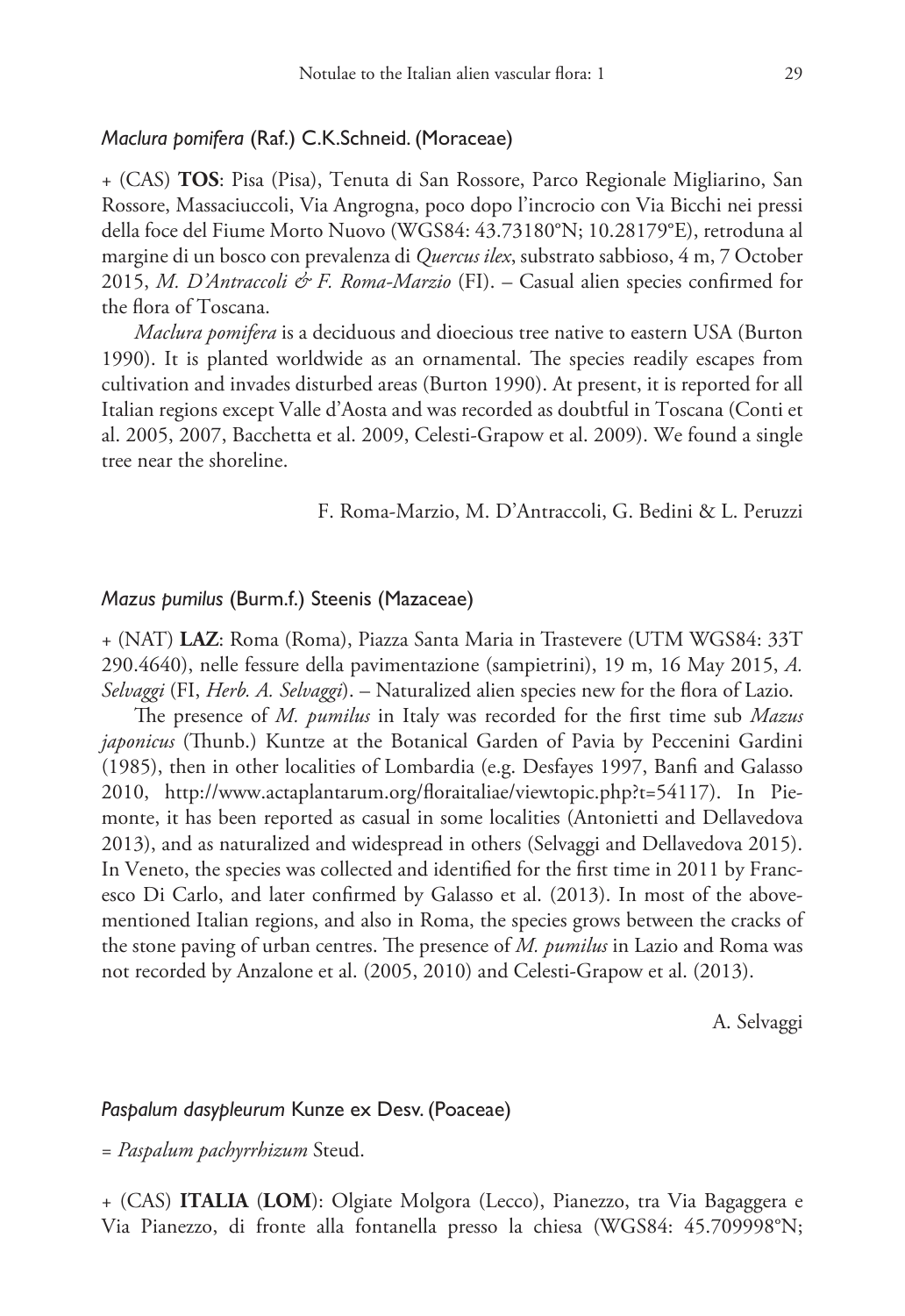9.394985°E), spigolo umido tra la strada e il muro, 280 m, NNW, 2003, *S. Mauri* (MSNM sub *P. dilatatum*, scan in FI). – Casual alien species new for the flora of Italy (Lombardia).

Recently, in the MSNM herbarium, we found a specimen collected in 2003 under the name *P. dilatatum* that was visibly different from the latter species, especially by having a greater number of racemes with smaller spikelets. Therefore, it was first thought to belong to *P. urvillei* Steud., a South American weed that is widely naturalized beyond its native distribution area, also in Europe (for instance in the Iberian Peninsula; e.g. Litzler 1979). However, on closer examination, it proved to differ also from this species. According to Zuloaga and Morrone (2005) these plants correspond to *P. dasypleurum*. A comparison with type material of this species as well as of *P. pachyrrhizum* Steud., a heterotypic synonym, both preserved in BR, confirmed our identification. This species is native to Argentina and Chile where it is a well-known forage grass or weed. To our knowledge, it has not been recorded before in the Old World. Field surveys conducted in 2015 could not confirm the current persistence of this species; therefore, it is considered a casual alien. However, it may have been overlooked so far in Italy or elsewhere in Europe. Therefore, a key for the members of the informal *Dilatata* group occurring in Europe is presented.

| Panicle branches $(2-)3-5(-7)$ ; spikelets 2.8-4.0 mm long; leaf sheath usually |
|---------------------------------------------------------------------------------|
|                                                                                 |
| Panicle branches more numerous, up to 30; spikelets 1.8–2.8 mm long; leaf       |
|                                                                                 |
| Spikelets acute at apex; lower lemma and upper glume as long as fertile flo-    |
|                                                                                 |
| Spikelets acuminate at apex; lower lemma and upper glume markedly longer        |
|                                                                                 |
|                                                                                 |

F. Verloove, E. Banfi, G. Galasso & S. Mauri

## *Pelargonium zonale* (L.) L'Hér. (Geraniaceae)

+ (CAS) **PUG**: Isole Tremiti (Foggia), Isola di San Domino, loc. Piana Grande (UTM WGS84: 33S 540.4663), incolto ai margini di un sentiero all'interno dell'isola, ca. 50 m, 27 July 2015, *N. Olivieri* (FI). – Casual alien species new for the flora of Puglia.

Several individuals grow in uncultivated areas along trails at the edge of natural vegetation consisting of pine woods of *Pinus halepensis* Mill.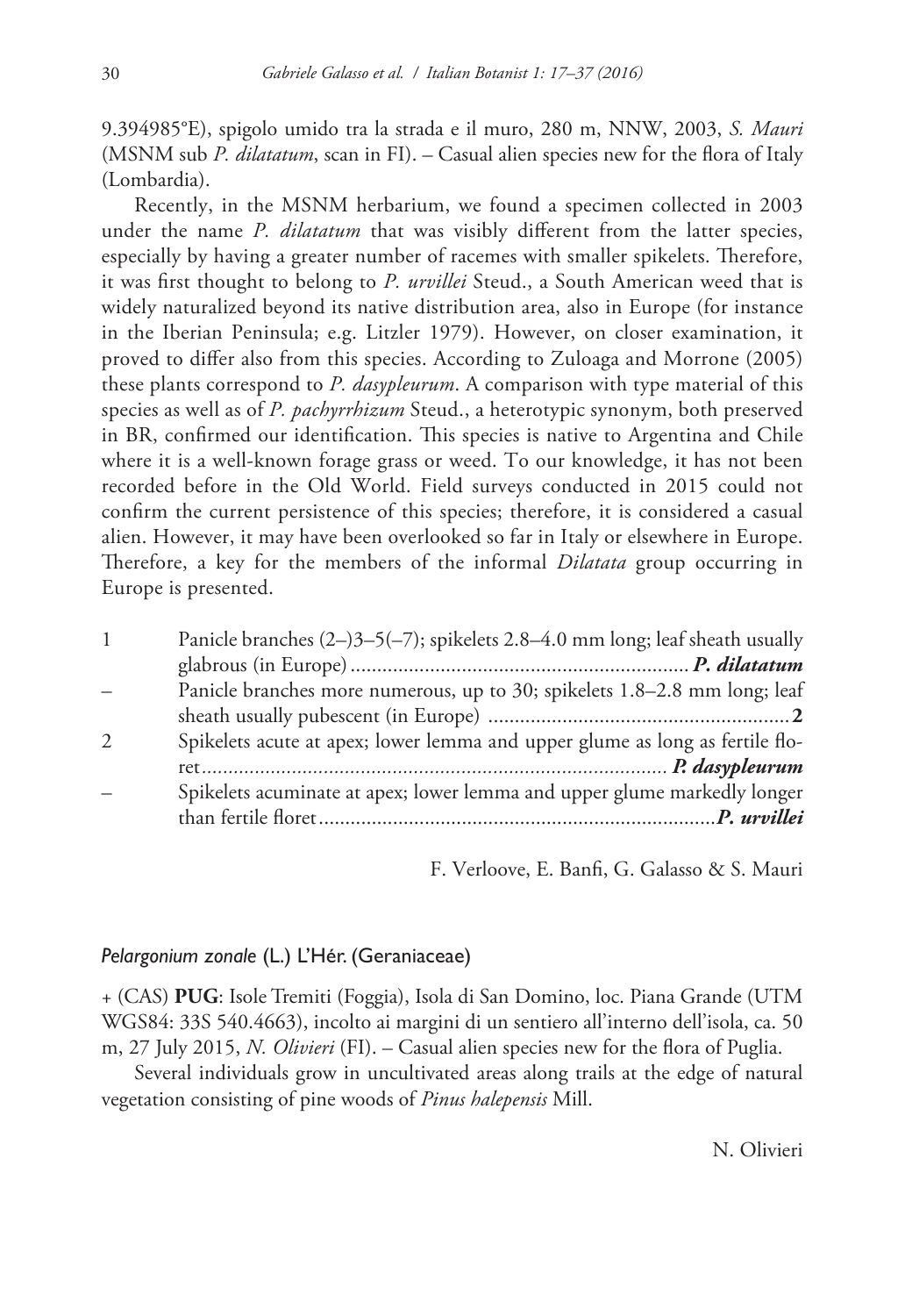#### *Phyllanthus tenellus* Roxb. (Phyllanthaceae)

+ (CAS) **LIG**: Genova (Genova), giardini fra Corso Dogali e Corso Carbonara (WGS84: 44.416718°N; 8.927880°E), aiuola, 50 m, May 2015, *S. Peccenini* (GE); *ibidem*, 20 September 2015, *S. Peccenini* (FI). – Casual alien species new for the flora of Liguria.

Native to the Mascarene Islands (Indian Ocean) and naturalized in tropical and subtropical areas (America, Australia), it grows since at least 20 years in the greenhouses of the Genova Botanical Garden, where it bears fruit and disseminates regularly. The recent climate changes has allowed it to spread to the urban environment. The species, so far known as naturalized only in Sicilia (Crisafulli et al. 2011), was identified according to Webster (1970).

S. Peccenini

#### *Pyracantha crenulata* (D.Don) M.Roem. (Rosaceae)

+ (CAS) **ABR**: Pescara (Pescara), "Pineta Dannunziana" (UTM WGS84: 33T 437.4700), radure in pineta, ca. 3 m, 9 August 2015, *N. Olivieri* (FI). – Casual alien species new for the flora of Abruzzo.

Several individuals of different sizes grow in clearings of the "Pineta Dannunziana". The species is accompanied by *Pittosporum tobira* (Thunb.) W.T.Aiton, *Laurus nobilis* L., *Ficus carica* L., as well *Cortaderia selloana* (Schult. & Schult.f.) Asch. & Graebn.

N. Olivieri

## *Ruellia simplex* C.Wright (Acanthaceae)

+ (CAS) **PUG**: Otranto (Lecce), presso Via M. Corti (UTM WGS84: 34T 797.4450), margini stradali e bordi di aiuole, ca. 7 m, 20 August 2015, *N. Olivieri* (FI). – Casual alien species new for the flora of Puglia.

Several individuals have developed on the edge of a road leading to a private courtyard. The plants were identified according to Wunderlin and Hansen (2008). According to the same authors, *R. simplex* is a perennial species native to Mexico, West Indies, western Bolivia, SW Brazil, Paraguay, Uruguay, and NW Argentina. In tropical and subtropical regions, it is grown as an ornamental plant and this has caused its spread into the wild in the southeastern regions of the United States (e.g., Florida) where it occurs as an invasive species (Wunderlin and Hansen 2008). Recently, it has been reported for Italy in Sardegna by Lazzeri et al. (2015).

N. Olivieri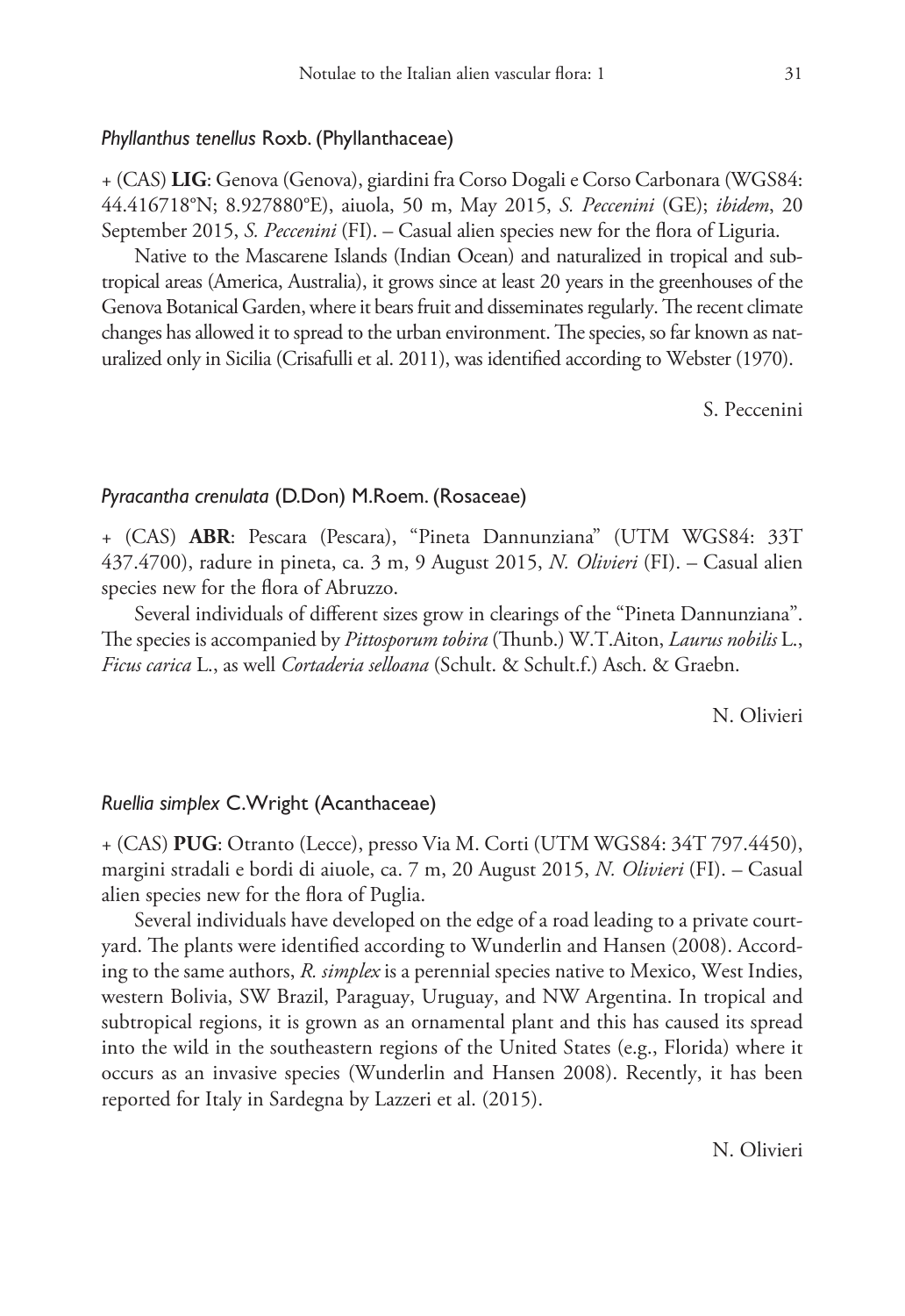## *Sorghum bicolor* (L.) Moench (Poaceae)

+ (CAS) **PUG**: Casamassima (Bari), svincolo SS100 per Casamassima-Turi (WGS84: 40.948337°N; 16.930767°E), margine stradale, 220 m, 13 October 2015, *G. Signorile & E.V. Perrino* (BI, scan in FI). – Casual alien species new for the flora of Puglia.

*Sorghum bicolor* occurs in all regions of southern Italy (including Sicilia and Sardegna) (Conti et al. 2005), although, in the past, it was recorded in Campania and Abruzzo by mistake (Conti et al. 2007). It is an archaeophyte that does not usually form stable populations (Celesti Grapow et al. 2009).

G. Signorile & E.V. Perrino

## *Symphyotrichum pilosum* (Willd.) G.L.Nesom (Asteraceae)

≡ *Aster pilosus* Willd.

+ (CAS) **EMR**: Varano de' Melegari (Parma), Torrente Ceno nei pressi di Viazzano (UTM WGS84: 32T 582.4949), greto ghiaioso, 170 m, 12 August 2011, *M. Adorni* (FI). – Casual alien species new for the flora of Emilia-Romagna.

The population consists of several plants distributed over an area of several dozen square meters.

M. Adorni, E. Banfi, G. Galasso & L. Ghillani

## *Triticum cylindricum* (Host) Ces., Pass. & Gibelli (Poaceae)

≡ *Aegilops cylindrica* Host

+ (NAT) **EMR**: Fidenza (Parma), stazione ferroviaria di Castione Marchesi (UTM WGS84: 32T 582.4974), bordi di massicciata ferroviaria, 52 m, 22 May 2013, *M. Adorni & L. Ghillani* (FI); Terenzo (Parma), Rocca San Genesio, lungo una mulattiera nei pressi della Rocca (UTM WGS84: 32T 585.4943), lungo mulattiera, 500 m, 25 June 2014, *L. Ghillani* (FI). – Naturalized alien species new for the flora of Emilia-Romagna.

*Triticum cylindricum* is an archaeophyte of Pontic origin (Pignatti 1982, Celesti-Grapow et al. 2009) reported in northern Italy but not in Emilia-Romagna (Perrino et al. 2014). According to the same authors, this species also occurs in Basilicata, Puglia, and Sardegna. At the time of discovery, both populations appear to be fairly large.

M. Adorni, E. Banfi, G. Galasso & L. Ghillani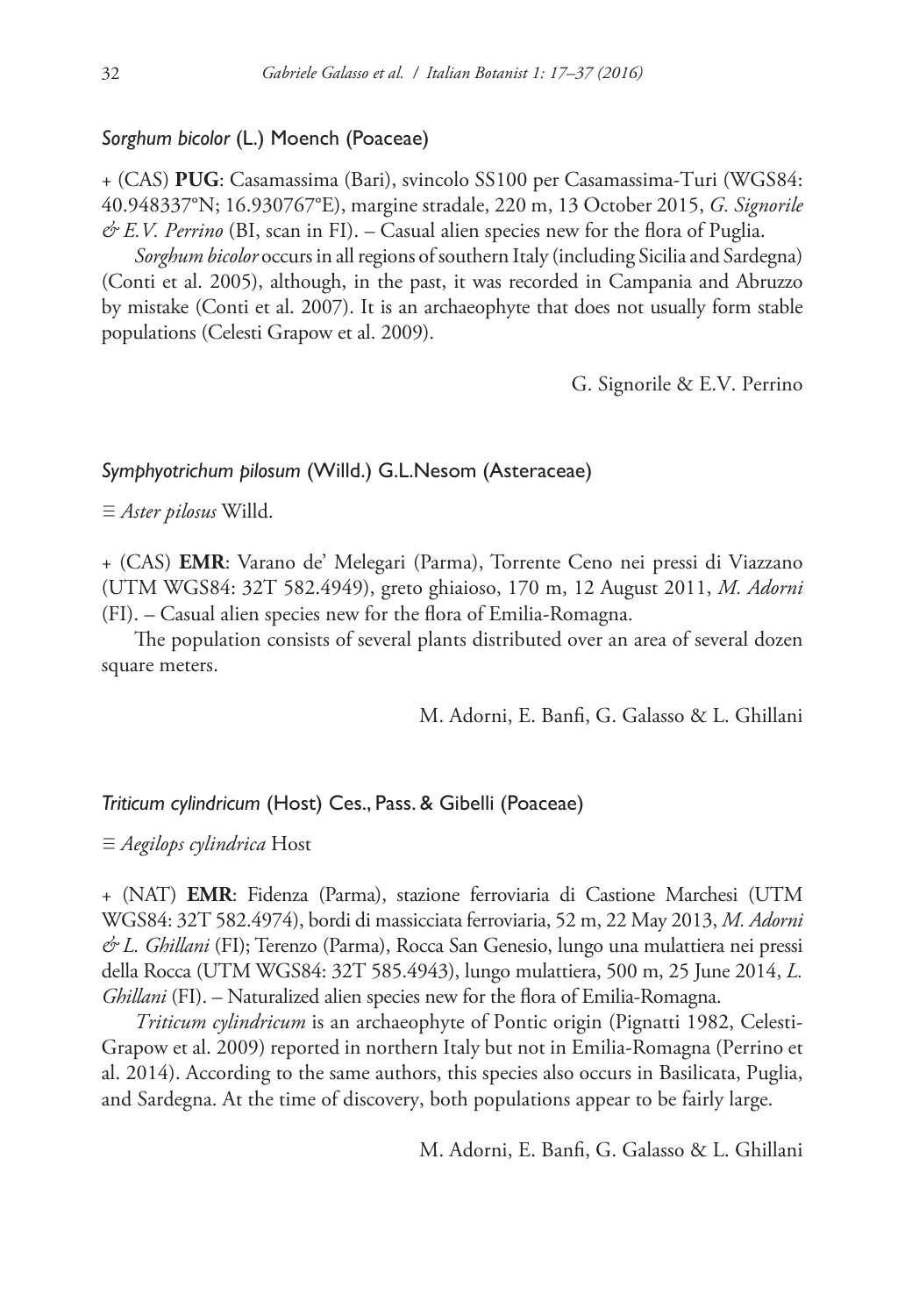#### *Tulbaghia violacea* Harv. (Amaryllidaceae)

+ (CAS) **ITALIA** (**MAR**): Cupra Marittima (Ascoli Piceno), al margine di Viale T. da Marano, in un'area prossima al Mare Adriatico (UTM WGS84: 33T 406.4765), epifita su stipite di *Phoenix canariensis*, ca. 4 m, 7 September 2015, *N. Olivieri* (FI). – Casual alien species new for the flora of Italy (Marche).

This species was identified according to Matthews (2011). It grows in isolation at the base of the trunk of a medium-sized individual of *Phoenix canariensis* Chabaud. The species was also observed in Emilia-Romagna in 2008 ([http://www.actaplantar](http://www.actaplantarum.org/floraitaliae/viewtopic.php?f=40&t=45026&p=289861)[um.org/floraitaliae/viewtopic.php?f=40&t=45026&p=289861\)](http://www.actaplantarum.org/floraitaliae/viewtopic.php?f=40&t=45026&p=289861).

N. Olivieri

#### *Youngia japonica* (L.) DC. subsp. *japonica* (Asteraceae)

≡ *Crepis japonica* (L.) Benth.

+ (CAS) **ITALIA** (**LIG**): Genova (Genova), giardini fra Corso Dogali e Corso Carbonara (WGS84: 44.416692°N; 8.928248°E), bordo strada, 50 m, 11 March 2015, *S. Peccenini* (FI, GE). – Casual alien species new for the flora of Italy (Liguria).

This species is native to East Asia, and is naturalized in warm areas of all continents. It was identified according to Shi and Kilian (2011).

S. Peccenini

## **References**

- Adhikari B, Milne R, Pennington RT, Särkinen T, Pendry CA (2015) Systematics and biogeography of *Berberis* s.l. inferred from nuclear ITS and chloroplast *ndhF* gene sequences. Taxon 64(1): 39–48. [doi: 10.12705/641.21](http://dx.doi.org/10.12705/641.21)
- Alessandrini A, Bracchi G, Merloni N, Pellizzari M, Piccoli F (2009) Regional Experts: Emilia-Romagna. In: Celesti-Grapow L, Pretto F, Brundu G, Carli E, Blasi C (Eds) A thematic contribution to the National Biodiversity Strategy. Plant invasion in Italy, an overview. Ministry for the Environment Land and Sea Protection, Nature Protection Directorate, Roma, 1–32. [CD-ROM version]
- Antonietti A, Dellavedova R (2013) Nota n. 528. *Mazus pumilus* (Burm.f.) Steenis (Phrymaceae). In: Selvaggi A, Soldano A, Pascale M, Dellavedova R (Eds) Note floristiche piemontesi n. 460–544. Rivista Piemontese di Storia Naturale 34: 422.
- Anzalone B, Iberite M, Lattanzi E (2005) Lazio. In: Conti F, Abbate G, Alessandrini A, Blasi C (Eds) An annotated checklist of the Italian vascular flora. Palombi Editori, Roma, 33–185, 225–230.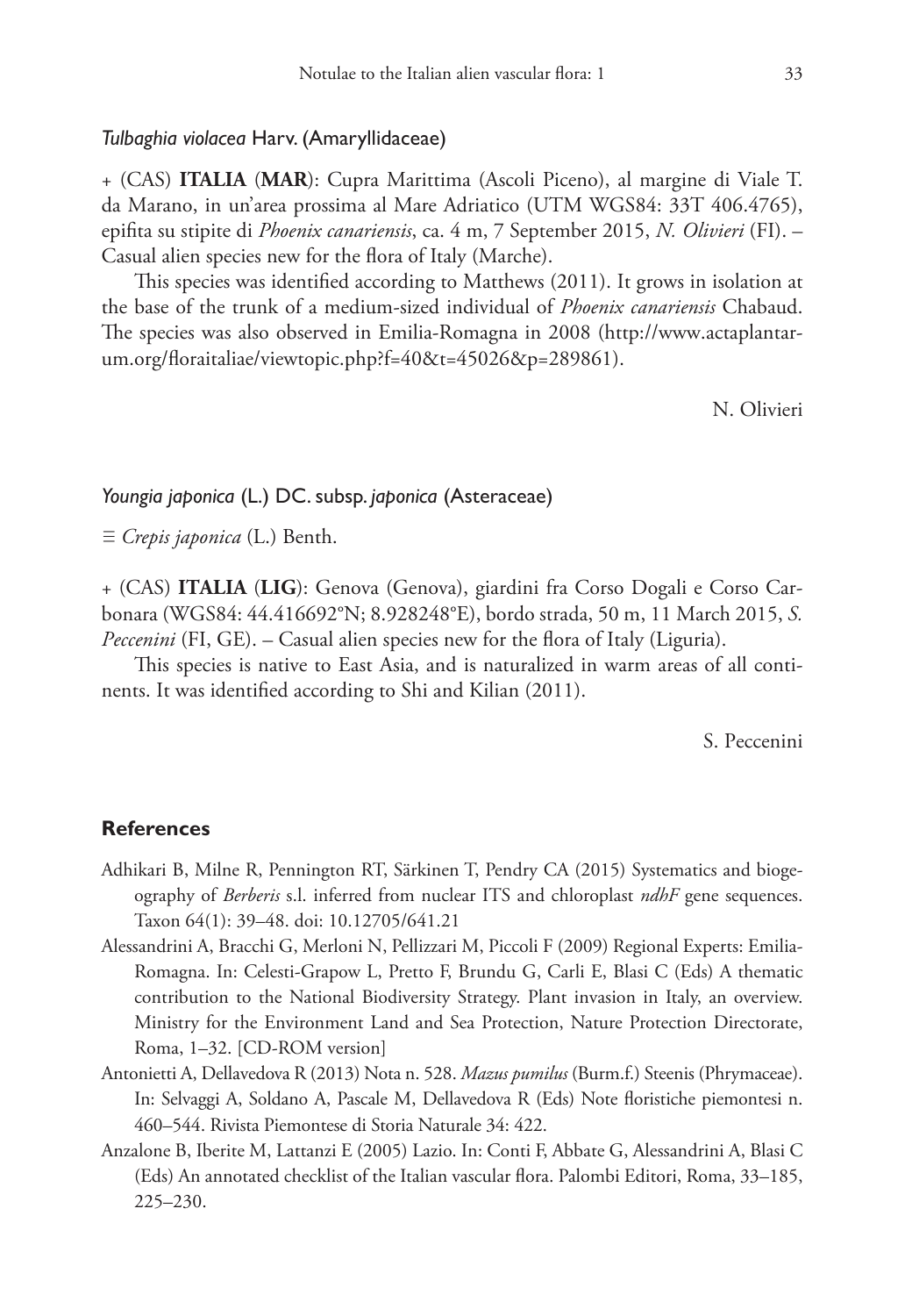- Anzalone B, Iberite M, Lattanzi E (2010) La Flora vascolare del Lazio. Informatore Botanico Italiano 42(1): 187–317.
- Ardenghi NMG, Mossini S (2014) *Cardamine flexuosa* subsp. *debilis* O.E.Schulz. In: Raab-Straube E von, Raus T (Eds) Euro+Med-Checklist Notulae, 3. Willdenowia 44(2): 287–299. [doi:](http://dx.doi.org/10.3372/wi.44.44211) [10.3372/wi.44.44211](http://dx.doi.org/10.3372/wi.44.44211)
- Bacchetta G, Mayoral García-Berlanga O, Podda L (2009) Catálogo de la flora exótica de la Isla de Cerdeña (Italia). Flora Montiberica 41: 35–61.
- Banfi E, Bracchi G, Galasso G, Romani E (2005) Agrostologia Placentina. Memorie della Società Italiana di Scienze Natuarli e del Museo Civico di Storia Naturale di Milano 33(2): 1–80.
- Banfi E, Galasso G, Assini S, Brusa G, Gariboldi L (2009) Regional Experts: Lombardia. In: Celesti-Grapow L, Pretto F, Brundu G, Carli E, Blasi C (Eds) A thematic contribution to the National Biodiversity Strategy. Plant invasion in Italy, an overview. Ministry for the Environment Land and Sea Protection, Nature Protection Directorate, Roma, 1–32. [CD-ROM version]
- Banfi E, Galasso G (Eds) (2010) La Flora Esotica Lombarda. Museo di Storia Naturale di Milano, Milano, 274 pp. [CD-ROM version]
- Bogosavljević SS, Zlatković BK (2015) Two alien species of *Bidens* (Compositae), new to the flora of Serbia. Phytologia Balcanica 21(2): 129–138.
- Brundu G, Lozano V, Manca M, Celesti-Grapow L, Sulas L (2015) *Arctotheca calendula* (L.) Levyns: An emerging invasive species in Italy. Plant Biosystems 149(6): 954–957. [doi:](http://dx.doi.org/10.1080/11263504.2015.1125963) [10.1080/11263504.2015.1125963](http://dx.doi.org/10.1080/11263504.2015.1125963)
- Burton JD (1990) *Maclura pomifera* (Raf.) Schneid. Osage-orange. In: Burns RM, Honkala BH (Eds) Silvics of North America 2. Hardwoods. Agriculture Handbook 654. U.S. Department of Agriculture, Forest Service, Washington, DC, 426–432.
- Buzzi S (1973) Nuova infestante. Il risicoltore 1973(novembre).
- Caruel T (1860) Prodromo della Flora Toscana. Coi Tipi di Felice Le Monnier, Firenze.
- Celesti-Grapow L, Pretto F, Brundu G, Carli E, Blasi C (Eds) (2009) A thematic contribution to the National Biodiversity Strategy. Plant invasion in Italy, an overview. Ministry for the Environment Land and Sea Protection, Nature Protection Directorate, Roma, 1–32. [CD-ROM version]
- Celesti-Grapow L, Capotorti G, Del Vico E, Lattanzi E, Tilia A, Blasi C (2013) The vascular flora of Rome. Plant Biosystems 147(4): 1059–1087. [doi: 10.1080/11263504.2013.862315](http://dx.doi.org/10.1080/11263504.2013.862315)
- Cockel CP, Tanner RA (2012) *Impatiens glandulifera* Royle (Himalayan balsam). In: Francis RA (Ed.) A Handbook of Global Freshwater Invasive Species. Earthscan, London, New York, 67–77.
- Conti F, Abbate G, Alessandrini A, Blasi C (Eds) (2005) An Annotated Checklist of the Italian Vascular Flora. Palombi Editori, Roma, 428 pp.
- Conti F, Alessandrini A, Bacchetta G, Banfi E, Barberis G, Bartolucci F, Bernardo L, Bonacquisti S, Bouvet D, Bovio M, Brusa G, Del Guacchio E, Foggi B, Frattini S, Galasso G, Gallo L, Gangale C, Gottschlich G, Grünanger P, Gubellini L, Iiriti G, Lucarini D, Marchetti D, Moraldo B, Peruzzi L, Poldini L, Prosser F, Raffaelli M, Santangelo A, Scassellati E, Scortegagna S, Selvi F, Soldano A, Tinti D, Ubaldi D, Uzunov D, Vidali M (2007) Integrazioni alla checklist della flora vascolare italiana. Natura Vicentina 10(2006): 5–74.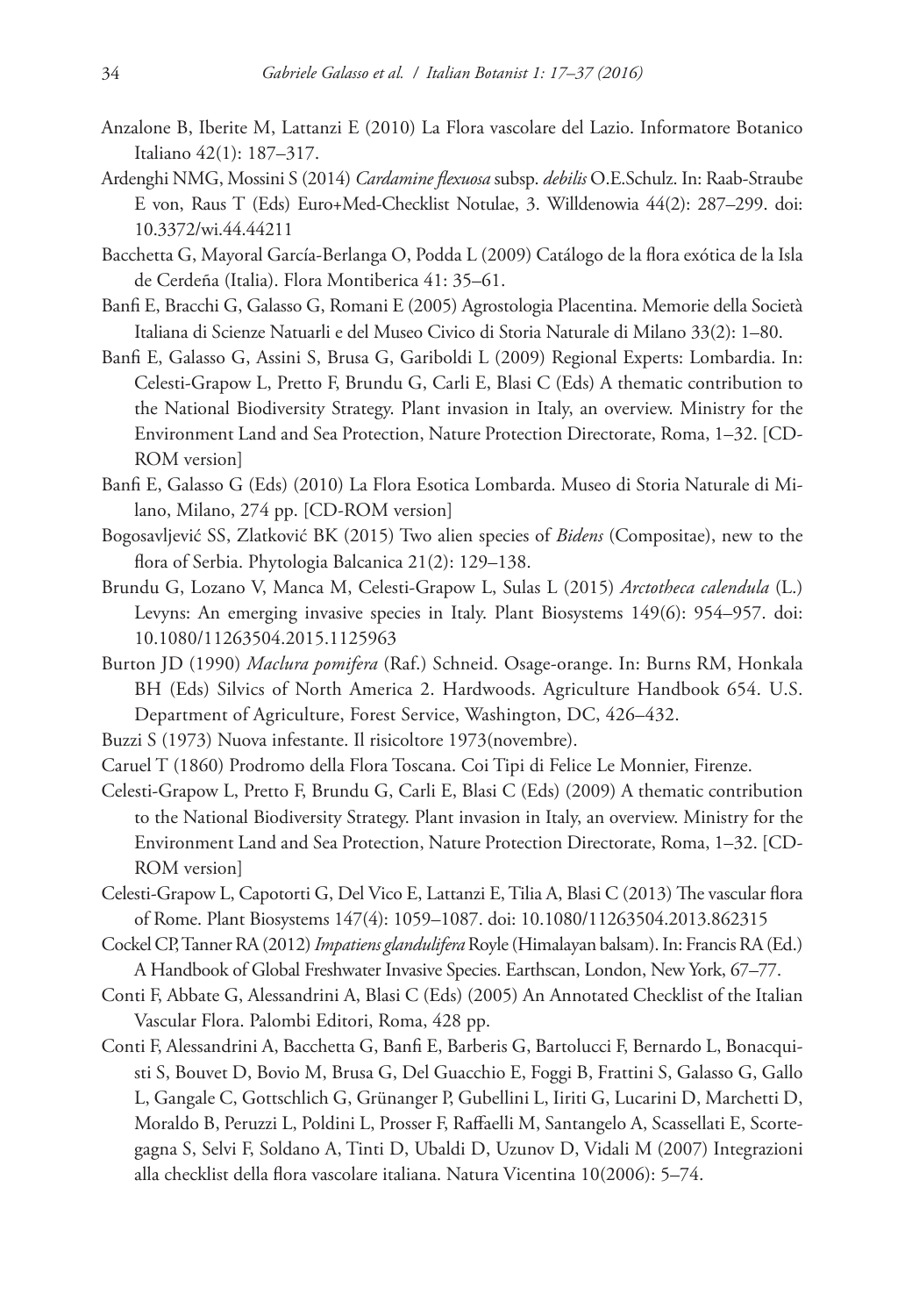- Crisafulli A, Picone RM, Zaccone S (2011) *Phyllanthus tenellus* (Phyllanthaceae) a new alien species naturalized in Sicily, first record for Italy. Flora Mediterranea 21: 293–297.
- Del Guacchio E (2015) Integrazioni, aggiornamenti e note alla flora esotica della Campania. Informatore Botanico Italiano 47(2): 147–154.
- Desfayes M (1997) *Mazus pumilus* (Scrophulariaceae), adventice nouvelle pour l'Italie et *Lemna minuta* (Lemnaceae), espèce nouvelle pour la Province de Pavie. Saussurea 28: 65–66.
- Dickoré WB, Kasperek G (2010) Species of *Cotoneaster* (Rosaceae, Maloideae) indigenous to, naturalisng or commonly cultivated in Central Europe. Willdenowia 40(1): 13–45. [doi:](http://dx.doi.org/10.3372/wi.40.40102) [10.3372/wi.40.40102](http://dx.doi.org/10.3372/wi.40.40102)
- Fryer J, Hylmö B (2009) *Cotoneasters*. A comprehensive Guide to Shrubs for Flowers, Fruit, and Foliage. Timber Press, Portland, London, 200 pp.
- Fryer J, Hylmӧ B (2011) *Cotoneaster* Medikus. In: Cullen J, Knees SG, Kubey HS (Eds) The European Garden Flora. A manual for the identification of plants cultivated in Europe, both out-of-doors and under glass. 2 ed., Vol. 3. Cambridge University Press, Cambridge, 286–296.
- Galasso G (2010) Notulae 3–4. In: Galasso G, Banfi E (Eds) Notulae ad plantas advenas longobardiae spectantes: 1 (1–28). Pagine Botaniche 34: 21.
- Galasso G, Gestri G, Peruzzi L, Banfi E (2011) Notula: 69. In: Barberis G, Nepi C, Peccenini S, Peruzzi L (Eds) Notulae alla flora esotica d'Italia: 4 (54–89). Informatore Botanico Italiano 43(1): 147.
- Galasso G, Banfi E, Saiani D (2013) Notula: 194. In: Barberis G, Nepi C, Peccenini S, Peruzzi L (Eds) Notulae alla flora esotica d'Italia: 9 (185–201). Informatore Botanico Italiano 45(2): 309.
- Hejda M, Pyšek P (2006) What is the impact of *Impatiens glandulifera* on species diversity of invaded riparian vegetation? Biological Conservation 132(2): 143–152. [doi: 10.1016/j.](http://dx.doi.org/10.1016/j.biocon.2006.03.025) [biocon.2006.03.025](http://dx.doi.org/10.1016/j.biocon.2006.03.025)
- Lazzeri V, Mascia F, Sammartino F, Campus G, Caredda A, Carlesi V, Fois M, Gestri G, Mannocci M, Mazzoncini V, Lombraña AC, Santinelli M (2013) Novità floristiche per le regioni Sardegna e Toscana. Acta Plantarum Notes 2: 42–59.
- Lazzeri V, Sammartino F, Campus G, Caredda A, Mascia F, Mazzoncini V, Testa N, Gestri G (2015) Note floristiche tosco-sarde II: novità regionali e locali e considerazioni tassonomiche per le regioni Sardegna e Toscana. Annali del Museo Civico di Rovereto. Sezione: Archeologia, Storia, Scienze Natutali 30(2014): 331–368.
- Litzler P (1979) *Paspalum urvillei* Steudel en Espagne. Bulletin de la Société Botanique de France. Lettres botaniques 126(1): 95–102. [doi: 10.1080/01811797.1979.10824379](http://dx.doi.org/10.1080/01811797.1979.10824379)
- Lu L, Brach AR (2003) *Cotoneaster* Medikus. In: Wu ZY, Raven PH, Hong DY (Eds) Flora of China, Vol. 9. Science Press, Beijing, Missouri Botanical Garden Press, St. Louis, 85–108.
- Marhold K, Šlenker M, Kudoh H, Zozomová-Lihová J (2016) *Cardamine occulta*, the correct species name for invasive Asian plants previously classified as *C. flexuosa*, and its occurrence in Europe. PhytoKeys 62: 57–72. [doi: 10.3897/phytokeys.62.7865](http://dx.doi.org/10.3897/phytokeys.62.7865)
- Matthews VA (2011) *Tulbaghia* Linnaeus. In: Cullen J, Knees SG, Kubey HS (Eds) The European Garden Flora. A manual for the identification of plants cultivated in Europe, both outof-doors and under glass. 2 ed., Vol. 1. Cambridge University Press, Cambridge, 132–133.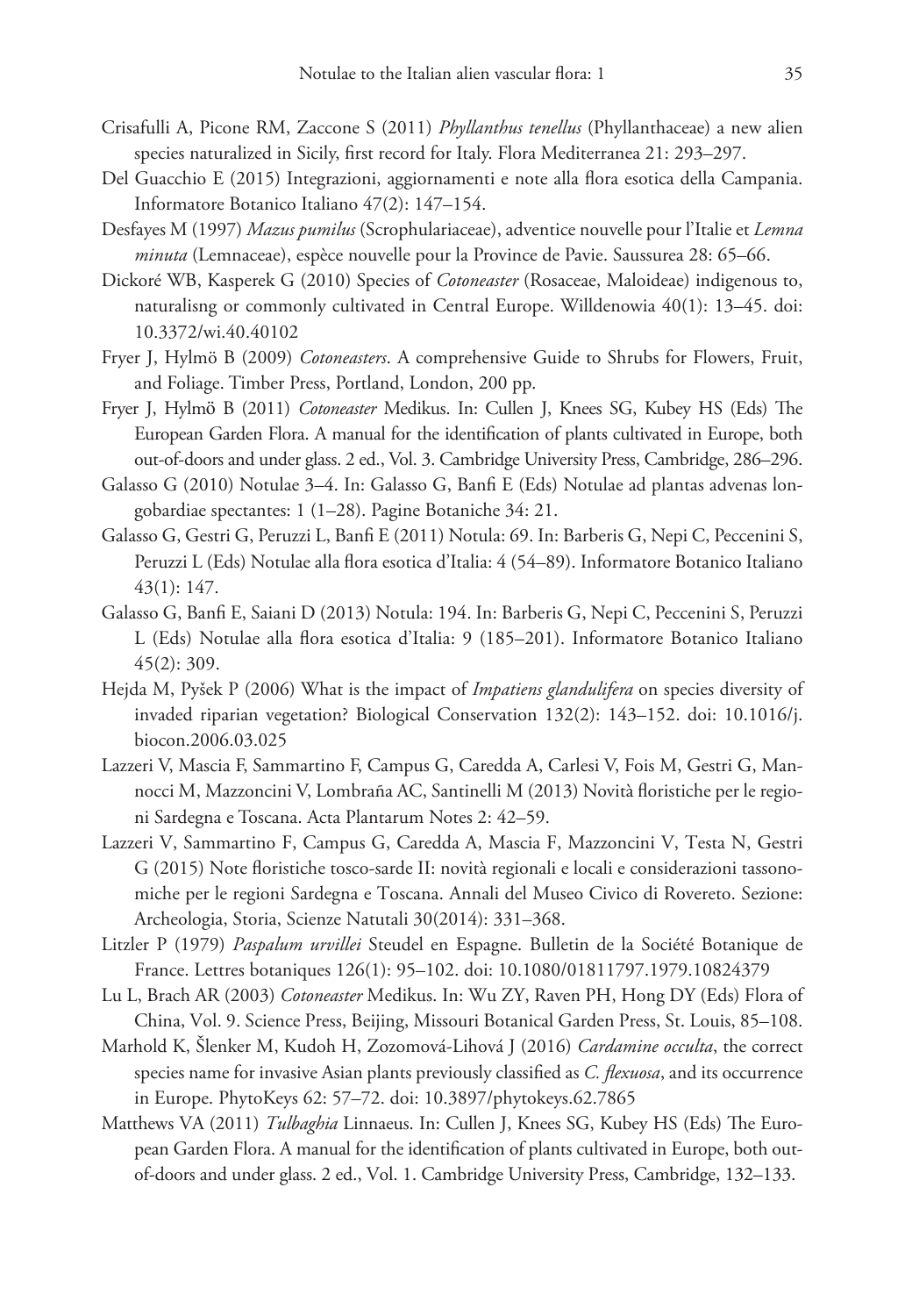- Olivieri N (2015) Notulae: 265–278. In: Galasso G, Nepi C, Domina G, Peruzzi L (Eds) Notulae alla Flora esotica d'Italia: 12 (244–287). Informatore Botanico Italiano 47(1): 84–87.
- Peccenini Gardini S (1985) *Mazus japonicus* (Thunb.) Kuntze in Italia. Atti dell'Istituto Botanico e del Laboratorio Crittogamico dell'Università di Pavia, ser. 7 2(1983): 95–98.
- Perrino EV, Wagensommer RP, Medagli P (2014) *Aegilops* (Poaceae) in Italy: taxonomy, geographical distribution, ecology, vulnerability and conservation. Systematics and Biodiversity 12(3): 331–349. [doi: 10.1080/14772000.2014.909543](http://dx.doi.org/10.1080/14772000.2014.909543)
- Piccoli F (1974) Su una Scrofulariacea nuova infestante del riso (*Limnophila indica* × *sessiflora*). Il Riso 23(2): 187–190.
- Piccoli F, Pellizzari M, Alessandrini A (2014) Flora del Ferrarese. Istituto per i beni artistici culturali e naturali dell'Emilia-Romagna, Angelo Longo Editore, Ravenna.
- Pignatti S (1982) Flora d'Italia, Vol. 3. Edagricole, Bologna.
- PlantNET (2016+) PlantNET (The NSW Plant Information Network System). Royal Botanic Gardens and Domain Trust, Sydney. <http://plantnet.rbgsyd.nsw.gov.au>[accessed 19.01.2016]
- Richardson DM, Holmes PM, Esler KJ, Galatowitsch SM, Stromberg JC, Kirkman SP, Pyšek P, Hobbs RJ (2007) Riparian vegetation: degradation, alien plant invasions, and restoration prospects. Diversity and Distributions 13(1): 126–139. [doi: 10.1111/j.1366-](http://dx.doi.org/10.1111/j.1366-9516.2006.00314.x) [9516.2006.00314.x](http://dx.doi.org/10.1111/j.1366-9516.2006.00314.x)
- Sanders RW (2012) Taxonomy of *Lantana* sect. *Lantana* (Verbenaceae): II. Taxonomic revision. Journal of the Botanical Research Institute of Texas 6(2): 403–441.
- Selvaggi A, Dellavedova R (2015) Nota n. 687. *Mazus pumilus* (Burm.f.) Steenis (Phrymaceae). In: Selvaggi A, Soldano A, Pascale M, Dellavedova R (Eds) Note floristiche piemontesi n. 604–705. Rivista Piemontese di Storia Naturale 36: 321–322.
- Shi Z, Kilian N (2011) *Youngia* Cassini. In: Wu ZY, Raven PH, Hong DY (Eds) Flora of China, Vol. 20–21. Science Press, Beijing, Missouri Botanical Garden Press, St. Louis, 252–263.
- Spjut RW (1994) A systematic treatment of fruit types. Memoirs of the New York Botanical Garden 70: 1–182.
- Stace CA (2010) New Flora of British Isles (3 ed.). Cambridge University Press, Cambridge, 1266 pp.
- Stinca A, D'Auria G, Salerno G, Motti R (2013) Ulteriori integrazioni alla flora vascolare aliena della Campania (Sud Italia). Informatore Botanico Italiano 45(1): 71–81.
- Theis N, Donoghue MJ, Li J (2008) Phylogenetics of the Caprifolieae and *Lonicera* (Dipsacales) based on nuclear and chloroplast DNA sequences. Systematic Botany 33(4): 776–783. [doi:](http://dx.doi.org/10.1600/036364408786500163) [10.1600/036364408786500163](http://dx.doi.org/10.1600/036364408786500163)
- Tison J-M, de Foucault B (2014) Flora Gallica Flore de France: Biotope Éditons. Société botanique de France, Mèze, 1400 pp.
- Tutin TG (1976) *Bidens* L. In: Tutin TG, Heywood VH, Burges NA, Moore DM, Valentine DH, Walters SM, Webb DA (Eds) Flora Europaea, Vol. 4. Cambridge University Press, Cambridge, 139–140.
- Verloove F, Ardenghi NMG (2015) New distributional records of non-native vascular plants in northern Italy. Natural History Sciences 2(1): 5–14. [doi: 10.4081/nhs.2015.219](http://dx.doi.org/10.4081/nhs.2015.219)